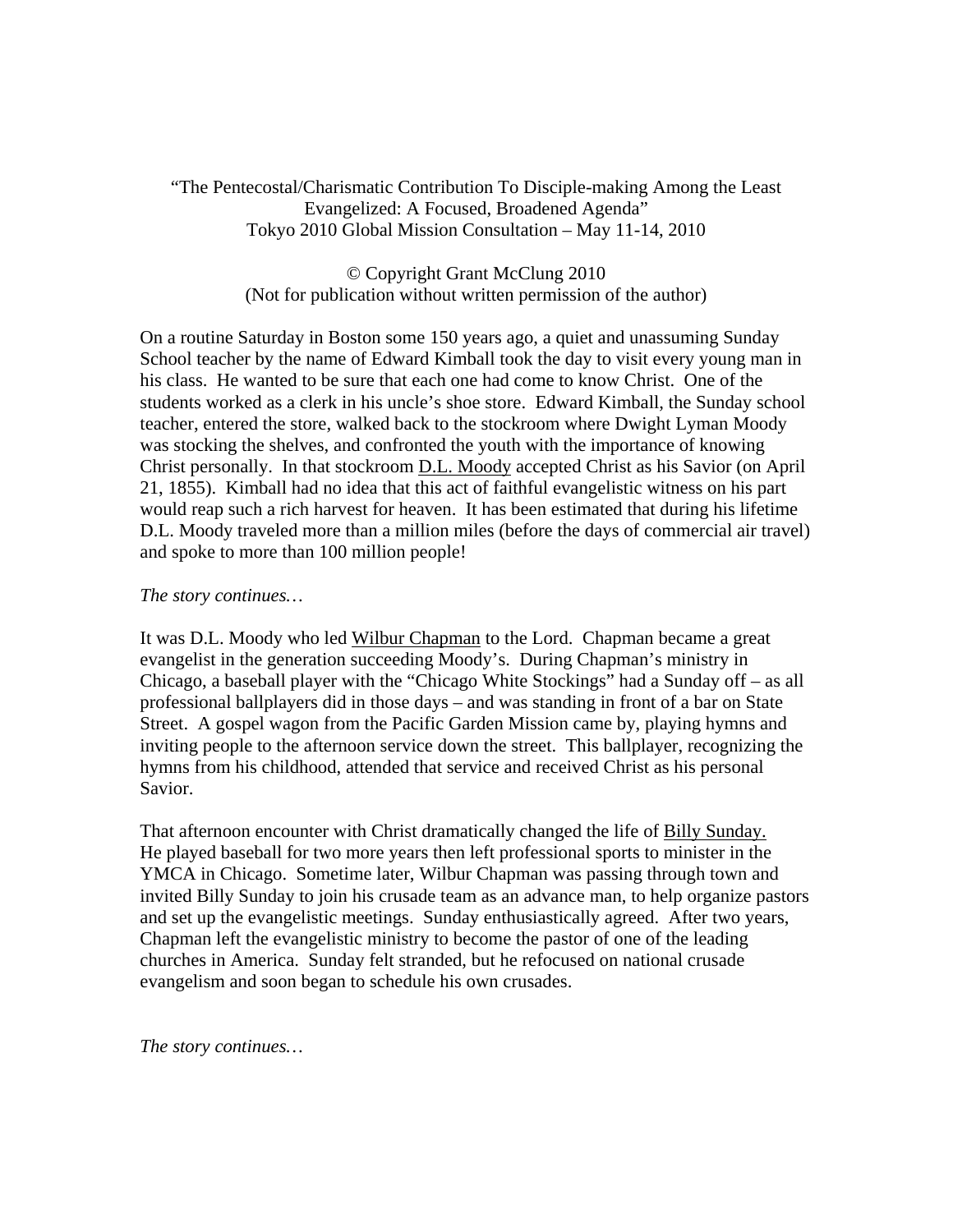In one of Billy Sunday's meetings, a young man named Mordecai Hamm accepted Christ. Hamm became a great evangelist in the southeastern United States, ministering to massive crowds south of the Mason-Dixon Line. In one of those large crowds one night, a lanky North Carolina farm boy named **Billy Graham** stepped out and moved forward to accept  $Christ.$ <sup>1</sup>

## *And we know the rest of this story that continues to this day.*

In relaying this incredible, God-orchestrated connectivity of persons, Joseph Stowell says, "What a phenomenal succession of faithful and stellar harvesters for the cause of eternity. Edward Kimball, the Sunday school teacher, was simply an unheralded follower who gave up a Saturday for the cause. Heaven is crowded with the results of his routine faithfulness."<sup>2</sup>

This story of simple and straightforward evangelistic witness, a Sunday school teacher experiencing Christ and exhibiting pastoral concern through expression of a verbal proclamation of the gospel, gets to the heart and ethos of Evangelical/Pentecostal understandings and practices of evangelization. The ministry of proclamation is central to our worldview of evangelization.

I believe it is a cause for celebration in what seems to be centrally characteristic of today's younger Christian leaders, students, and seminarians -- especially evident in "The Majority World of Christianity:"<sup>3</sup> The pursuit of a personal experience with the Triune *God through the Lord Jesus Christ in the power of the Holy Spirit - with a corresponding passion to make Christ known among the nations.* 

After the Holy Spirit outpouring on *all* the 120 on the Day of Pentecost (cf. the language "all" and "each" in Acts 1.1-4), with the initial evidence of supernatural phenomena, a rough-and-ready "tested leader" - a blue-collar fisherman by trade - went public with the gospel, "*stood up*" (with eleven others) and "*spoke up*" into the face a hostile culture (*italics* mine):

Then Peter *stood up with the Eleven*, *raised his voice* and addressed the crowd: Fellow Jews and all of you who live in Jerusalem, *let me explain this to you*; listen carefully to what I say. These men are not drunk, as you suppose. It's only nine in the morning! No, this is what was spoken by the prophet Joel: In the last days, *God says*, I will pour my Spirit *on all people*. Your sons *and* daughters will prophesy, your *young men* will see visions, your *old men* will dream dreams. Even on my servants, *both men and women*, I will pour out my Spirit in those days, and *they will prophesy*. I will show wonders in the heaven above and signs on the earth below, blood and fire and billows of smoke. The sun will be turned to darkness and the moon to blood before the coming of the great and glorious day of the Lord. *And everyone who calls on the name of the Lord will be saved* (Acts 2.14-21).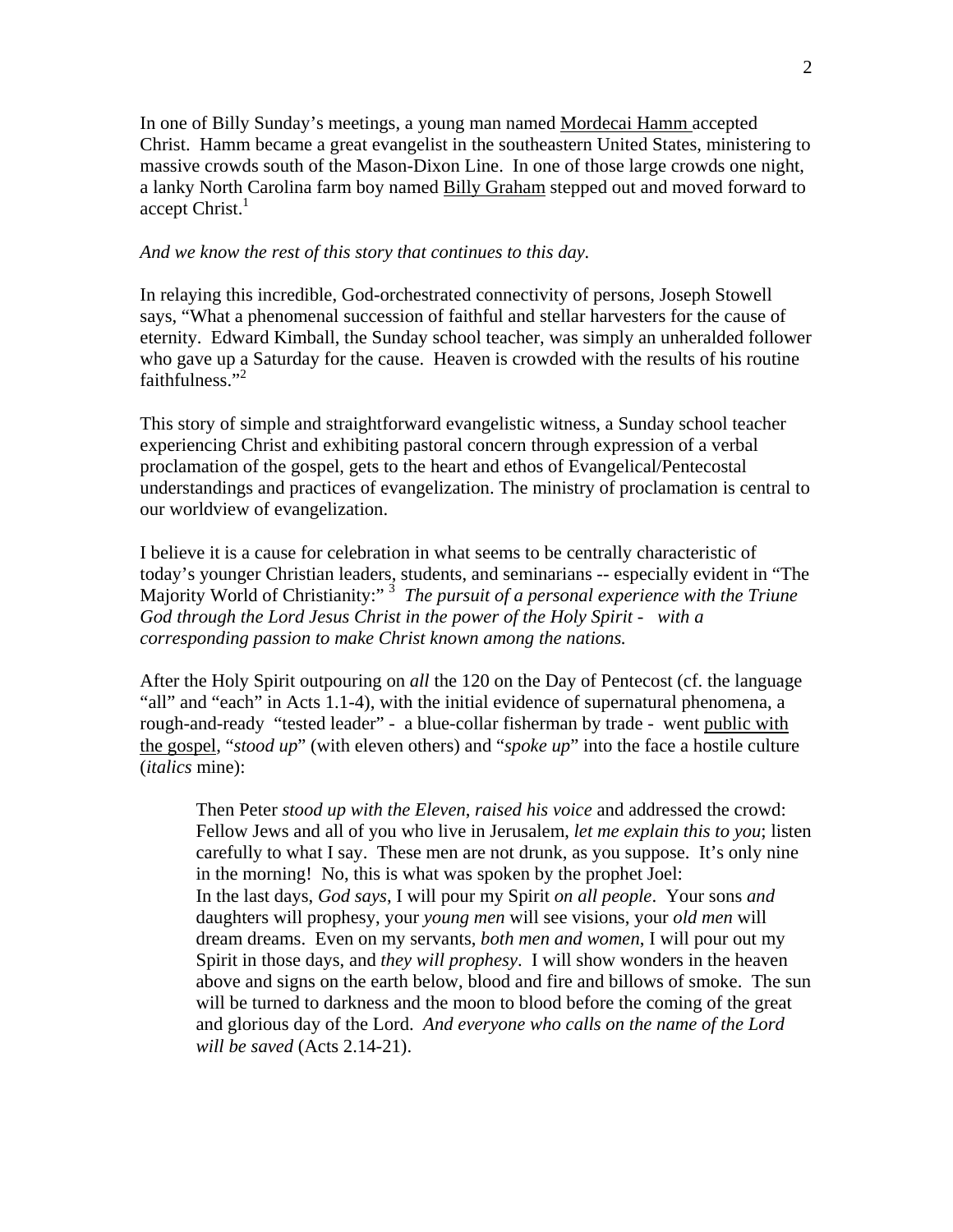Among other descriptors, the God-initiated events and experiences of Acts 2 were *multicultural, international, interracial, and intergenerational*; and, most importantly, they were *transformational* – resulting in the evangelization of their generation.

It is also important to remember that the events and experiences of Acts 2 were *Christocentric*, and were a *continuation* of the ministry of Jesus. It is apparent that when Luke starts his introduction to the Book of Acts, he sees it as a sequel to, an unfolding continuation of the Gospel of Luke (*italics* mine), "In my former book, Theophilus, I wrote about all that Jesus *began* to do and to teach …" (Acts 1.1). If the Gospel of Luke was the story of all that Jesus began, then the Acts of the Apostles is the continuation of the ministry of Jesus (the Pentecostal/Charismatic community would say a continuation to this very day and even until He appears again).

This fact was not lost on Peter in his first public declaration following his own personal Baptism in the Holy Spirit. With a fresh boldness (*italics* mine, "Brothers, I can tell you *confidently*…"Acts 2.29), he bears witness to Jesus Christ being squarely in the middle of the Pentecostal outpouring (*italics* mine, "*he* [Jesus] *has poured out*"):

"God has raised this Jesus to life, and we are all witnesses of the fact. Exalted to the right hand of God, *he* has received from the Father the promised Holy Spirit and *has poured* out what you now see and hear" (Acts 2.32-33)."

This continuing, active presence and power of Jesus Christ is evident in the closing declarations of two of the four gospel writers (*italics* mine):

### Mattthew

"And surely *I am with you always* to the very end of the age" (Matthew 28.20b).

 (The Berkeley Version), "And, mind you, I am alongside you…" (Weymouth Translation), "…day by day, until the close of the Age"

#### Mark

"After the Lord Jesus had spoken to them, he was taken up into heaven and he sat at the right hand of God. Then the disciples went out and preached everywhere, and the *Lord worked with them* and confirmed his word by the signs that accompanied it" (Mark 16.19).

Now, let's fast forward from the days of the faithful Sunday School teacher in Boston to the rapidly expanding global ministry of an international evangelist some 100 years later, and the connection brought by that evangelist to what became known as the Lausanne movement.

Naturally, the Evangelical/Pentecostal understandings and practices of evangelization are much broader and historically deeper than Billy Graham and the Lausanne movement. A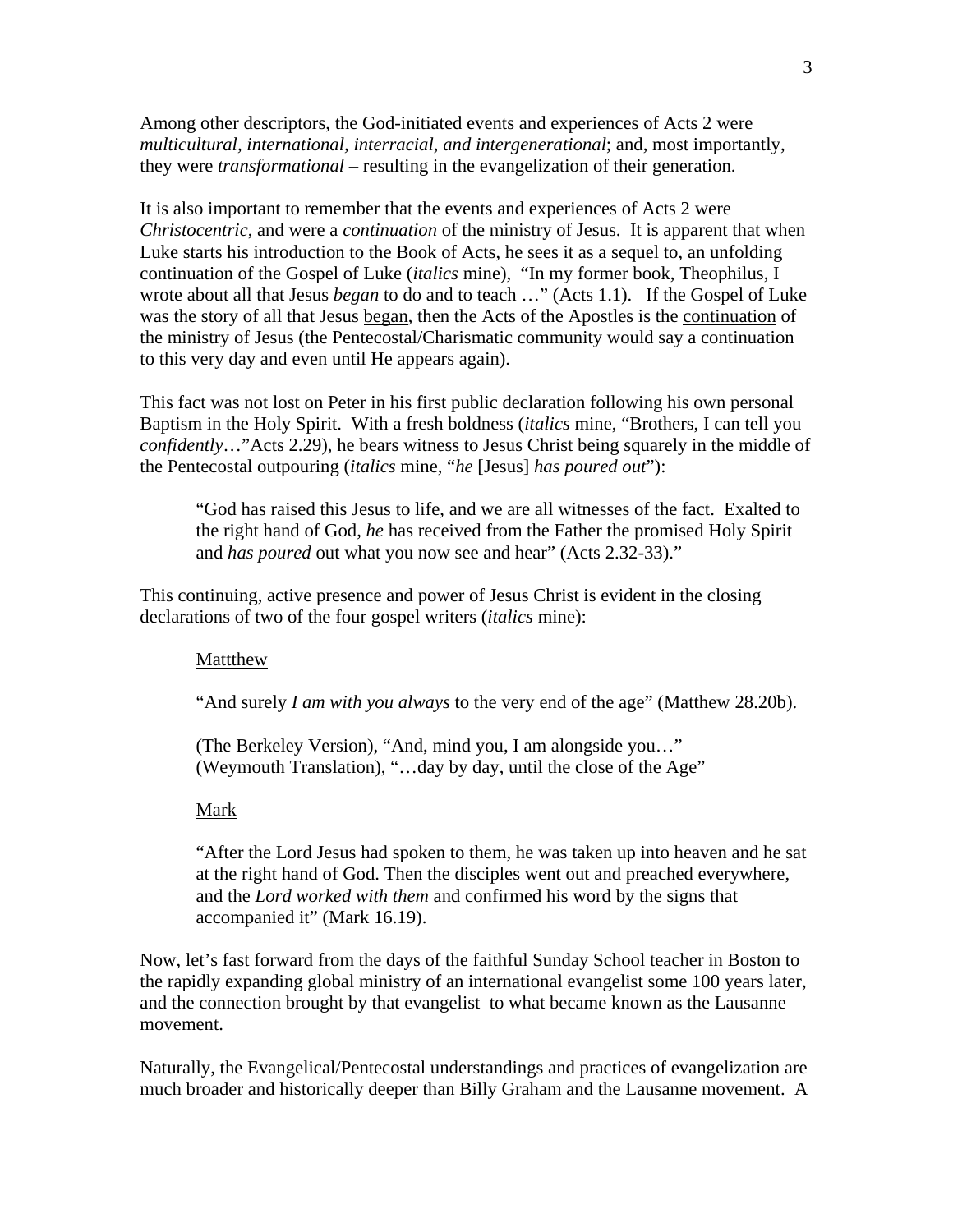diverse kaleidoscope of personalities, theological streams, and evangelistic practices could be traced. I have chosen the Lausanne story as a bench mark, however, because it seems to galvanize the general flavor of Evangelical and Pentecostal commitment to world evangelization.

The story of Lausanne begins with Billy Graham. Evangelist Billy Graham rose to prominence in the United States through the 1940s and 50s. As he began preaching internationally Graham developed a passion to unite all evangelicals in the common task of the total evangelization of the world. That converged in the 1966 World Congress on Evangelism in Berlin, Germany, co-sponsored by the Billy Graham Evangelistic Association and Christianity Today magazine (founded by Graham in 1956). The Berlin meeting brought together some 1,200 delegates from over 100 countries and inspired a number of follow-up conferences.

A few years later there was a perceived need by Graham and others for a larger, more diverse congress. A globally representative planning group was put in place in 1971 and a field office was opened in Lausanne, Switzerland. In July, 1974 some 2,700 participants from over 150 nations met in Lausanne for ten days of discussion, fellowship, worship and prayer. Thus, because of the conference location in the city of Lausanne, the name *Lausanne* Congress and the title of the *Lausanne* Covenant (one of the crowning achievements of the congress). In addition, a continuation committee formed out of the gathering was eventually named as the Lausanne Committee for World Evangelization (LCWE).

### *The Lausanne Covenant*

With a brief Introduction and Conclusion, "The Lausanne Covenant" has fifteen sections (each with supporting scripture references) titled as follows:

- 1. The Purpose of God
- 2. The Authority and Power of The Bible
- 3. The Uniqueness and Universality of Christ
- 4. The Nature of Evangelism
- 5. Christian Social Responsibility
- 6. The Church and Evangelism
- 7. Cooperation in Evangelism
- 8. Churches in Evangelistic Partnership
- 9. The Urgency of The Evangelistic Task
- 10. Evangelism and Culture
- 11. Education and Leadership
- 12. Spiritual Conflict
- 13. Freedom and Persecution
- 14. The Power of The Holy Spirit
- 15. The Return of Christ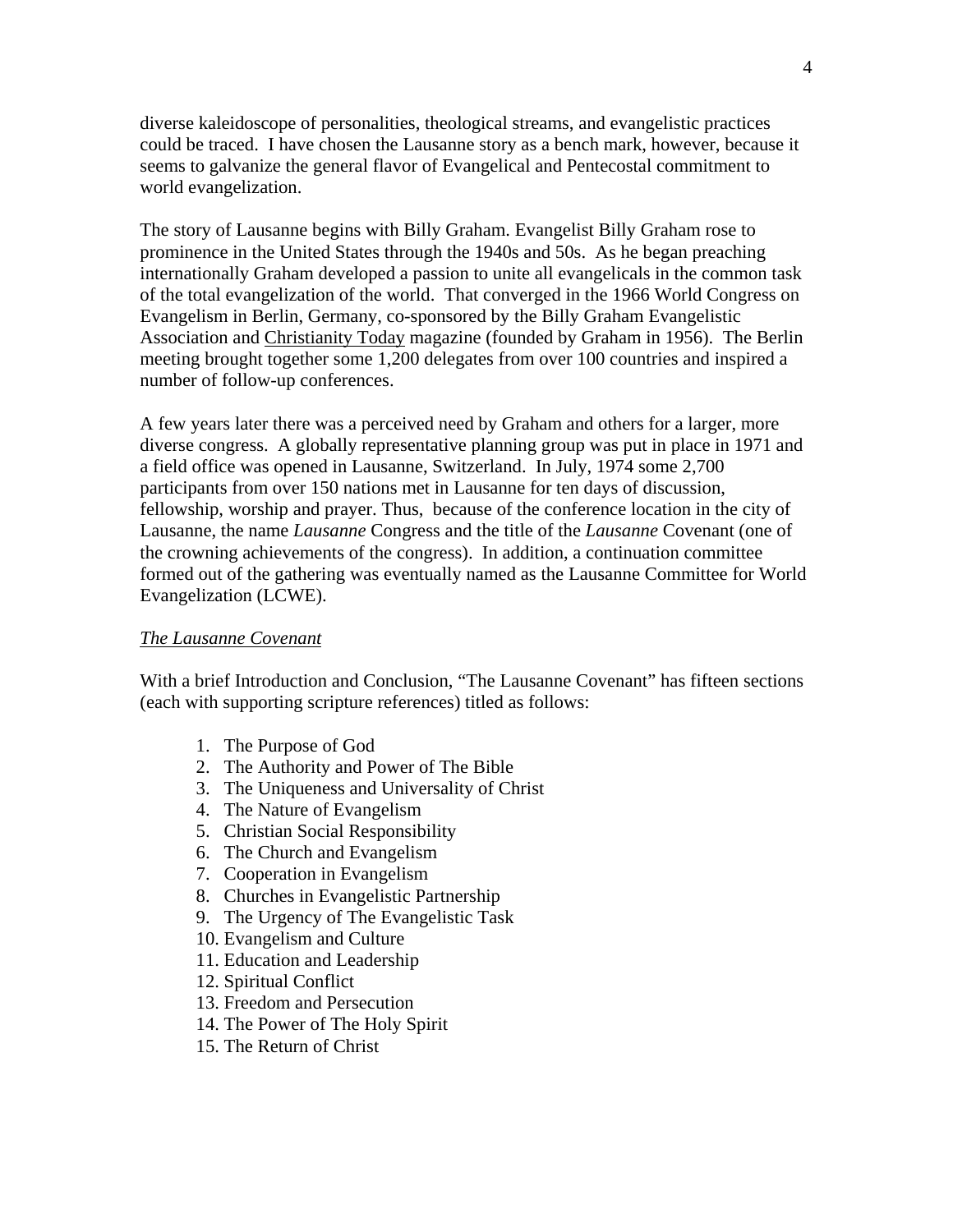Fifteen years after the original Lausanne Congress, the so-called "Lausanne II" was convened in Manila in July 1989. The major affirmation document coming out of that gathering was "The Manila Manifesto." More recently, the Lausanne Committee (LCWE) hosted a broadly representative "2004 Forum for World Evangelization" in Thailand and is currently making plans for another international congress in 2010.

The Lausanne Covenant, The Manila Manifesto, and papers from the 2004 Thailand Forum can be read in their entirety, along with over sixty "Lausanne Occasional Papers" (LOPs) at the Lausanne website (www.lausanne.org) under "Documents."

# *The Manila Manifesto*

The Manila Manifesto has twenty-one affirmations, basically one sentence statements, twelve expanded sections (listed below), and an extended conclusion. It is noteworthy that the *first* of the twenty-one affirmations of *The Manila Manifesto* states:

*"1.We affirm our continuing commitment to the Lausanne Covenant as the basis of our cooperation in the Lausanne movement."* 

The Twenty-One Affirmations (one sentence declarations)

The Whole Gospel

- 1. Our Human Predicament
- 2. Good News For Today
- 3. The Uniqueness of Jesus Christ
- 4. The Gospel and Social Responsibility
- The Whole Church
	- 5. God The Evangelist
	- 6. The Human Witness
	- 7. The Integrity of The Witnesses
	- 8. The Local Church
	- 9. Cooperating in Evangelism
- The Whole World
	- 10. The Modern World
	- 11. The Challenge of AD 2000 and Beyond
	- 12. Difficult Situations

Conclusion: Proclaim Christ Until He Comes

In examining the core of *Evangelical and Pentecostal understandings of evangelization*, the following *eight basic characteristics* capture the essential ethos and essence. These overview characteristics would be more fully expanded upon by a thorough reading of *The Lausanne Covenant* and *The Manila Manifesto*, as well as the numerous supporting papers and publications coming out of the series of congresses and consultations since Berlin 1966.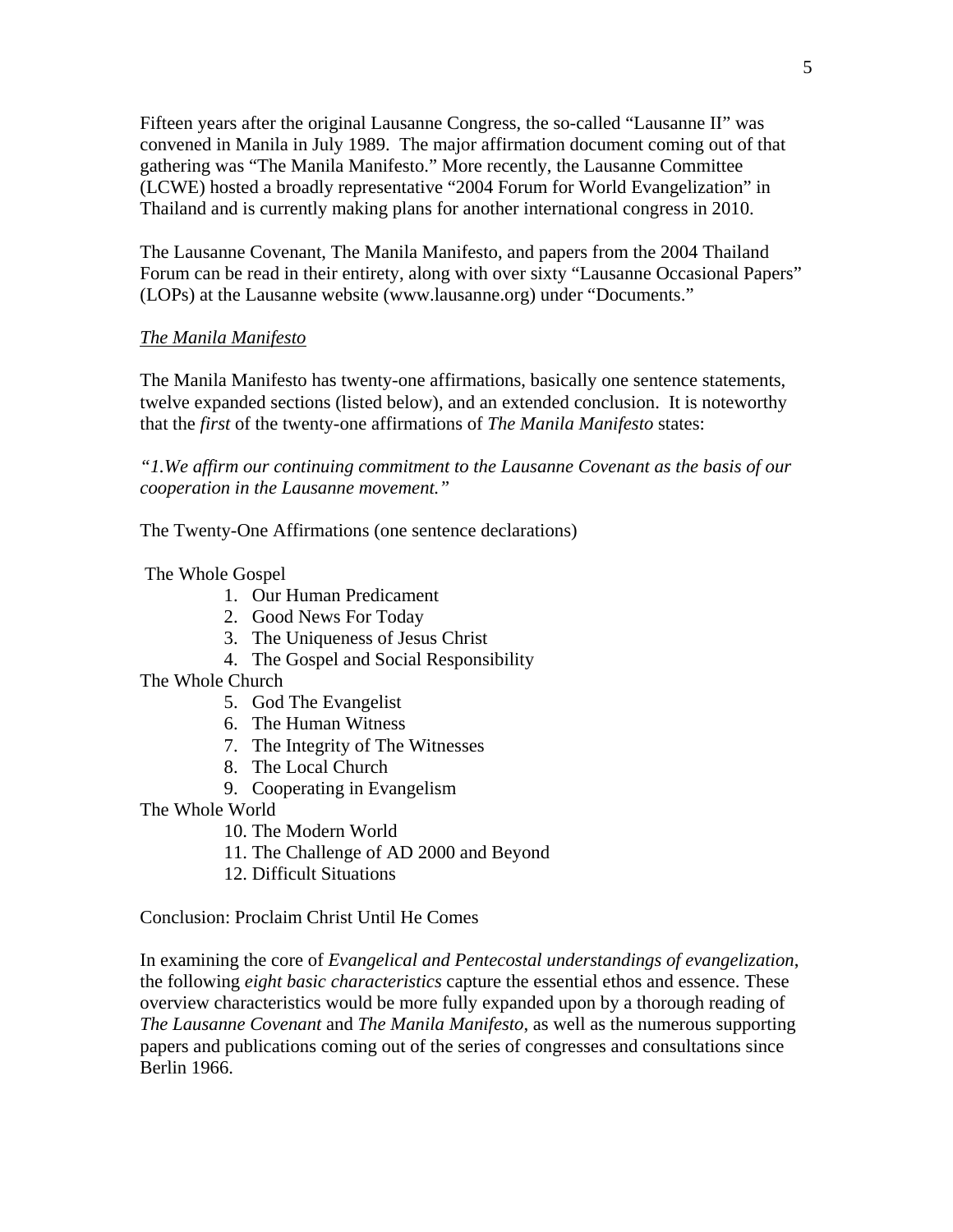For us it can be said that evangelization is:

### *1. Experiential*

We believe that one must know God personally through Jesus Christ and that our evangelistic witness flows out of that personal experience. *The Manila Manifesto* says it like this, "Our proclamation that Christ died to bring us to God appeals to people who are spiritually thirsty, but they will not believe us if we give no evidence of knowing the living God ourselves...."<sup>4</sup> The full experience of the Holy Spirit, said Arthur Glasser, "…will not only move the Church closer to Jesus at its center, but at the same time, press the Church to move out into the world in mission."<sup>5</sup>

### 2. *Exegetical*

Statements regarding Biblical authority are central to *The Lausanne Covenant* and *The Manila Manifesto*. <sup>6</sup> Because of their high regard for scripture, Evangelicals and Pentecostals have earned themselves the nickname of "people of The Book." Anthropologist Eugene Nida called Latin American Pentecostals, "The Church of the Dirty Bibles." There, he observed, the Bible is used frequently in worship services being read along by the poor with their soiled fingers as a reading guide.

Whenever and wherever there is rising deterrence from non-Christian religions and secularization, along with the alarming drift toward theological "slippage" in the Christian community, the ballast and balance of Biblical exegesis and theological scholarship is needed in the task of evangelization. In fact, let it be asserted that, "*Exegesis and evangelization need not, and cannot, be mutually* exclusive."<sup>7</sup> In this light, it is encouraging, as one case in point, that national and regional meetings of the Evangelical Theological Society (ETS) and the Evangelical Missiological Society (EMS) in the United States are held in the same venue with integrated plenary sessions and cross-registration for workshop sessions. This "piggy back" arrangement, besides making school administrators and accounting departments happy, makes a fundamental statement of unity and collaboration between the process of Biblical exegesis and evangelistic proclamation. 8

### 3. *Expressive*

The truth of the gospel is meant to be verbally expressed with the expectation of a verdict on the part of the listener. Even a cursory reading of scripture shows the centrality of proclamation in the ministry of evangelization, starting with our Lord Jesus Christ as the primary case in point (*italics* mine):

"The Spirit of the Lord is on me, because he has anointed me *to preach* good news to the poor. He has sent me *to proclaim* freedom for the prisoners and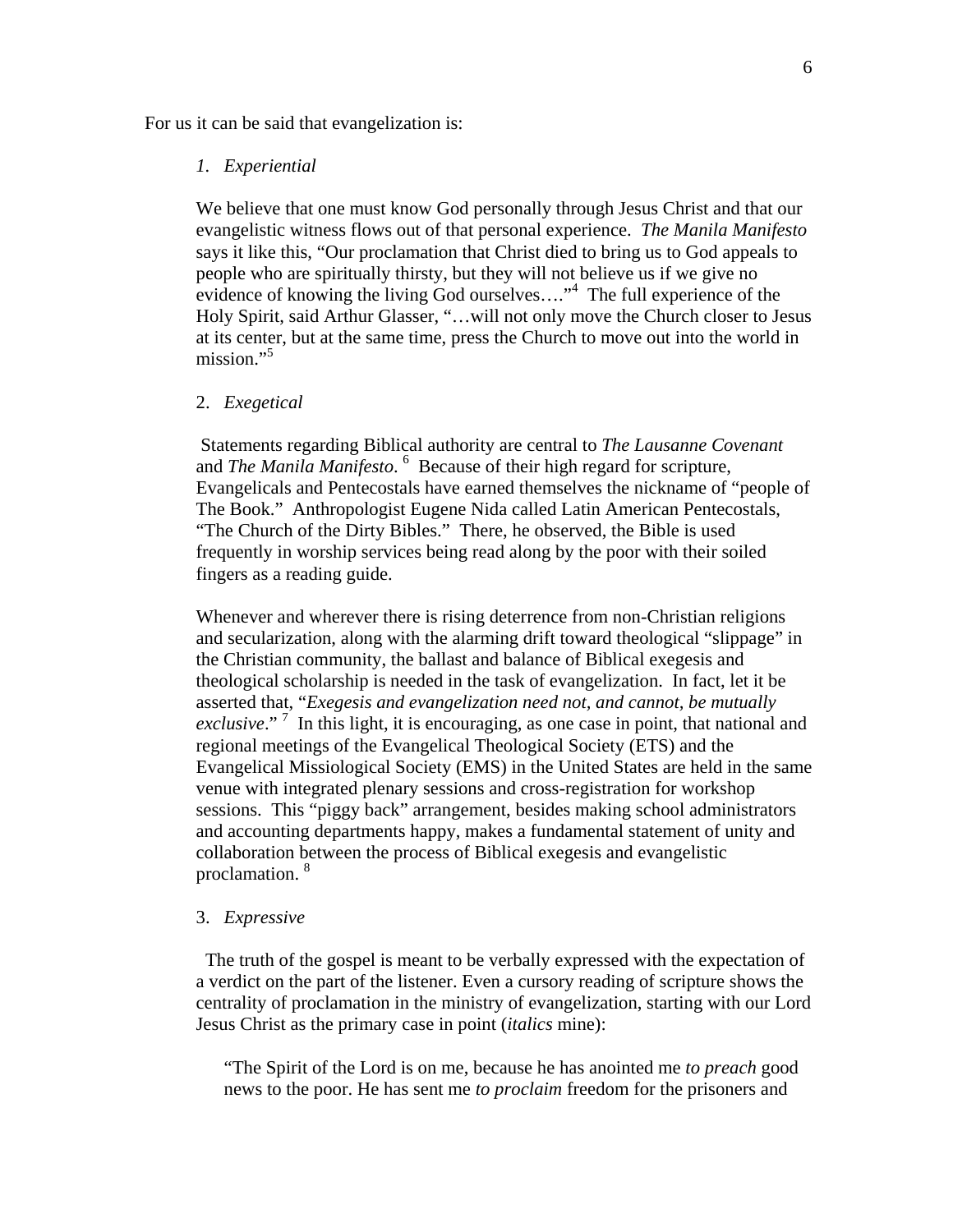recovery of sight for the blind, to release the oppressed, *to proclaim* the year of the Lord's favor" (Luke  $4.18 - 19$ ).

George Peters asks the question:

What if Jesus had silently walked the paths of Galilee or the streets of Jerusalem? If He had only demonstrated the love of God and the compassion of His own heart, but had never proclaimed and expounded the motive, meaning and purpose of His life, service, death, and resurrection? If He had never informed us of the nature and mind of God?<sup>9</sup>

The straightforward introduction of Jesus by the gospel writers shows him launching his public ministry with the ministry of proclamation (*italics* mine):

Mark 1.14 (King James Version), "Now after John was put in prison, Jesus came into Galilee, *preaching* the gospel of the kingdom of God" ("*proclaiming* the good news of God" NIV)

Luke 4.43-44, "I must *preach* the good news of the kingdom of God to the other towns also, because that is why I was sent. And *he kept on preaching* in the synagogues of Judea"

Note the symbiotic and successive correlation between being filled and anointed with the Holy Spirit and the verbal expression of the gospel in Jesus' proclamation and on into the public life of the early church (*italics* mine): <sup>10</sup>

> "And Jesus returned to Galilee *in the power of the Spirit*…*He taught* in their synagogues…*his message had authority*" (Luke 4.14, 15, 32).

Here is where an entire section of *The Lausanne Covenant* would illustrate the Evangelical/Pentecostal prioritization of proclamation:

*4. The Nature of Evangelism*

*To evangelize is to spread the good news that Jesus Christ died for our sins and was raised from the dead according to the Scriptures, and that as the reigning Lord he now offers the forgiveness of sins and the liberating gifts of the Spirit to all who repent and believe. Our Christian presence in the world is indispensable to evangelism, and so is that kind of dialogue whose purpose is to listen sensitively in order to understand. But evangelism itself is the proclamation of the historical, biblical Christ as Saviour and Lord, with a view to persuading people to come to him*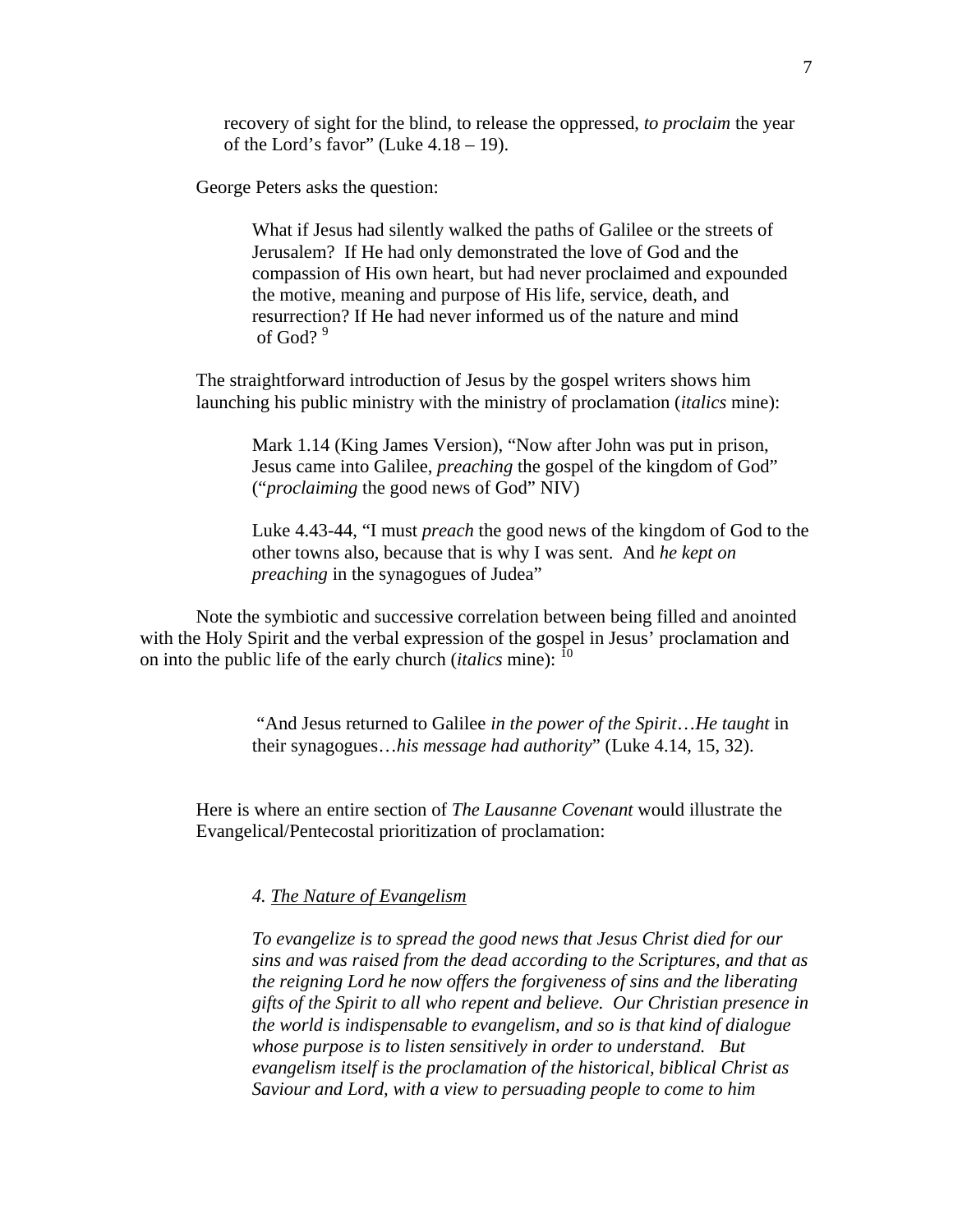*personally and so be reconciled to God. In issuing the gospel invitation we have no liberty to conceal the cost of discipleship. Jesus still calls all who would follow him to deny themselves, take up their cross, and identify themselves with his new community. The results of evangelism include obedience to Christ, incorporation into his Church and responsible service in the world.* 

*(I Cor. 15.3, 4; Acts. 2.32-39; John 20.21; I Cor. 1.23; II Cor. 4.5; 5.11, 20; Luke 12.25-33; Mark 8.34; Acts 2.40, 47; Mark 10.43-45)* <sup>11</sup>

*4. Eschatologically urgent* 

In Section 15 of *The Lausanne Covenant*, the expectation of the return of Jesus Christ is highlighted as a major motivational force in evangelization (Note, only the first three lines of Section 15 are cited below):

*We believe that Jesus Christ will return personally and visibly, in power and glory, to consummate his salvation and his judgment. This promise of his coming is a further spur to our evangelism, for we remember his words that the gospel must first be preached to all nations. We believe that the interim period between Christ's ascension and return is to be filled with the mission of the people of God, who have no liberty to stop before the end….* 

(Mark 14.61; Heb. 9.28; Mark 13.10; Acts 1.8-11; Matt. 28.20; Mark 13.21-23; John 2.18; 4.1-3; Luke 12.32; Rev. 21.1-5; II Pet. 3.13; Matt.  $(28.18)^{12}$ 

"Proclaim Christ Until He Comes" was the congress theme at Lausanne II in Manila, reflected in the final lines of *The Manila Manifesto*:

*Our covenant at Lausanne was 'to pray, to plan and to work together for the evangelization of the whole world.' Our manifesto at Manila is that the whole church is called to take the whole gospel to the whole world, proclaiming Christ until he comes, with all necessary urgency, unity and sacrifice. (Lu. 2.1-7; Mk.13.26, 27; Mk. 13.32-37; Ac. 1.8; Mt. 24.14; Mt.*  $28.20$ <sup>13</sup>

Eschatological urgency is at the very heart and soul of the missionary fervor in early Pentecostalism. When supernatural phenomena burst on the scene at the Azusa Street revival and other locations in 1906, Pentecostals were sure that they were living in and directly experiencing the end-time restoration of New Testament apostolic power. Signs and wonders were a portent Christ's imminent return. Everything else was put aside for the urgent business of world evangelization.<sup>14</sup> Scores of Pentecostal missionaries, most of them ill-prepared in language/culture learning and without adequate financial support, took off for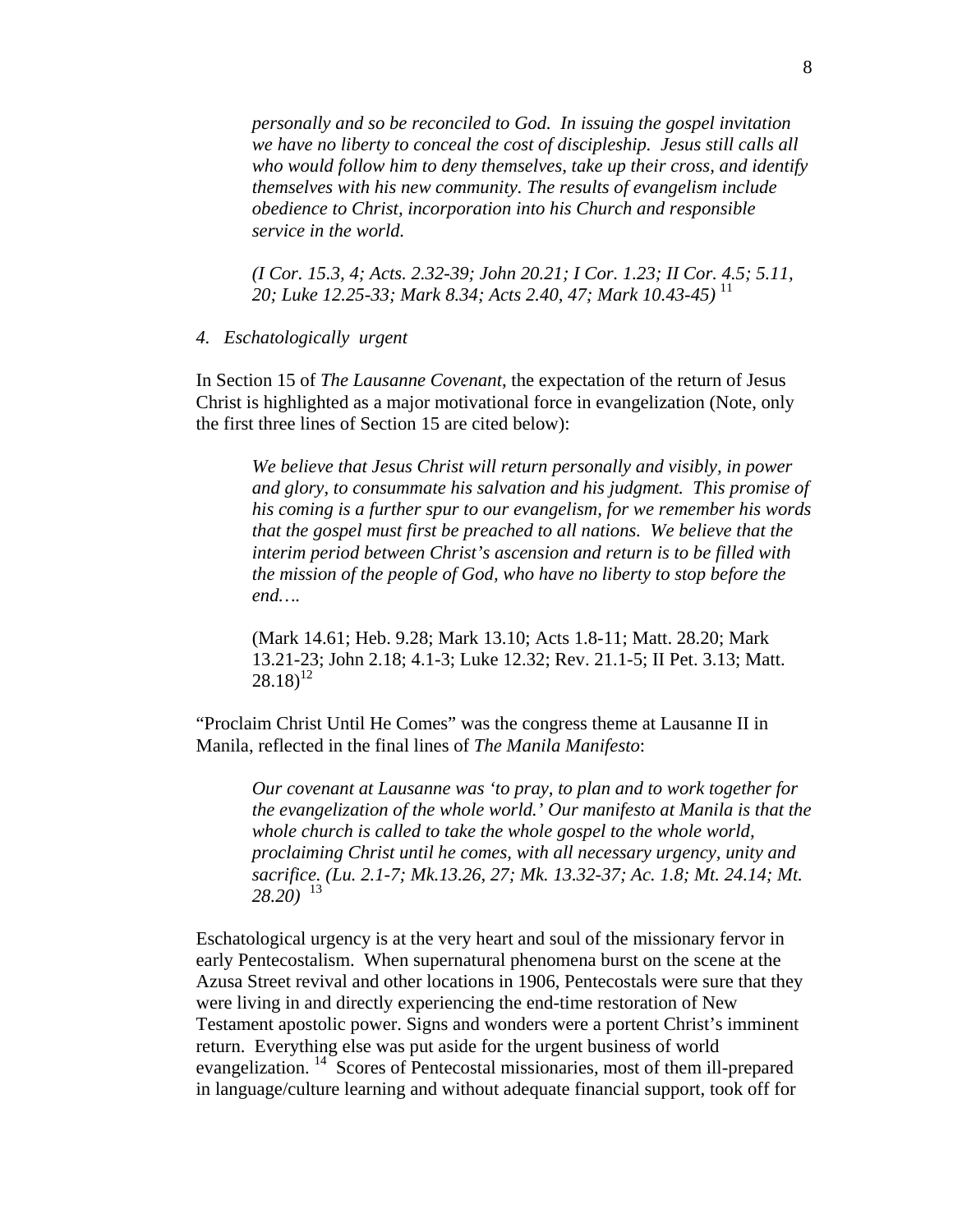the far-flung corners of the globe, "…expecting to remain there until the rapture, which they believed was very near at hand."<sup>15</sup> Pentecostal historian Vinson Synan characterized these early evangelists as, "missionaries of the one-way ticket." $16$ 

### *5. Exposure and confrontation*

Whether it was with John the Baptist, Jesus of Nazareth, or the early church throughout the Book of Acts, the work of evangelization ultimately exposed and confronted evil powers in spiritual warfare (note, for example, the confrontation of Paul and Elymas, the sorcerer, in Acts 13.6-12).

Both statements, from Lausanne and from Manila, addressed this reality:

(Lausanne) *"We believe that we are engaged in constant spiritual warfare with the principalities and powers of evil, who are seeking to overthrow the Church and frustrate its task of world evangelization. We know our need to equip ourselves with God's armour and to fight this battle with the spiritual weapons of truth and prayer*…." <sup>17</sup>

(Manila) *"We affirm that spiritual warfare demands spiritual weapons, and that we must both preach the word in the power of the Spirit, and pray constantly that we may enter into Christ's victory over the principalities and powers of evil.*" <sup>18</sup>

In the fifteen years between Lausanne (1974) and Lausanne II in Manila (1989), there had been a proliferation of discussion and publication on the topics of spiritual warfare, power encounter, and signs and wonders in world evangelization, much of it reflecting the realities and experiences from the burgeoning Pentecostal/Charismatic Movement in the Majority World.

 This was reflected in Neuza Itioka's article in which she makes the case for, "Recovering the Biblical Worldview for Effective Mission." Itioka, a Japanese-Brazilian missions leader, asserted that, "Certainly one of the most important issues worldwide missions must face in the 1990s is how to confront the destructive supernatural forces that oppose the missionary enterprise." <sup>19</sup>

Consultations and literary discussions of power encounter, signs and wonders, and spiritual warfare highlighted the decade of the 1980s. It is likely that these discussions and attention to these issues helped to produce the following statement in the 1989 *Manila Manifesto*:

*All evangelism involves spiritual warfare with the principalities and powers of evil, in which only spiritual weapons can prevail, especially the Word and the Spirit, with prayer. We therefore call on all Christian*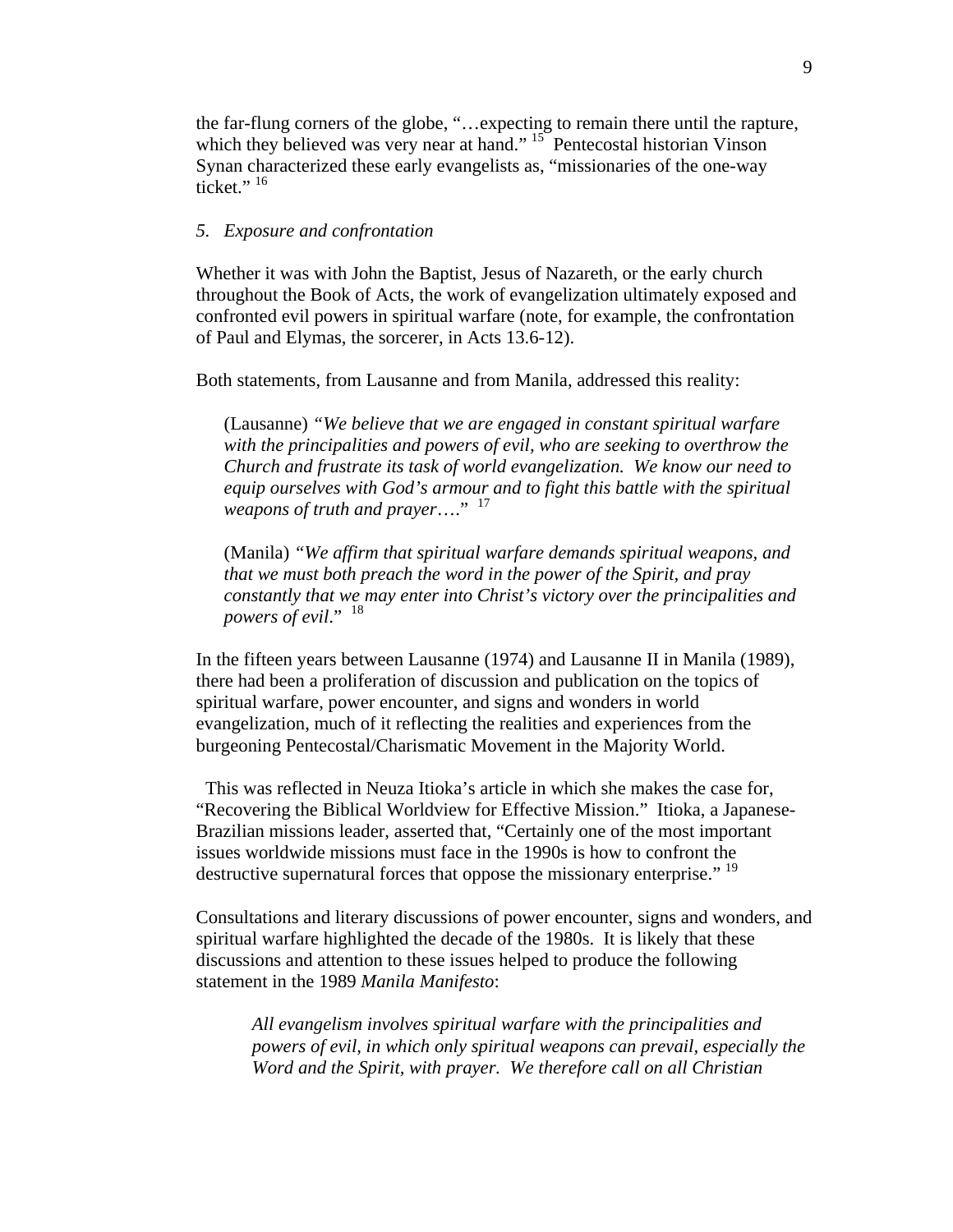*people to be diligent in their prayers both for the renewal of the church and for the evangelization of the world.* 

*Every true conversion involves a power encounter, in which the superior authority of Jesus Christ is demonstrated. There is no greater miracle than this, in which the believer is set free from the bondage of Satan and sin, fear and futility, darkness and death.* 

*Although the miracles of Jesus were special, being signs of his Messiahship and anticipations of his perfect kingdom when all nature will be subject to him, we have no liberty to place limits on the power of the living Creator today. We reject both the skepticism which denies miracles and the presumption which demands them, both the timidity which shrinks from the fullness of the Spirit and the triumphalism which shrinks from the weakness in which Christ's power is made perfect.* 

*We repent of all self-confident attempts either to evangelize in our own strength or to dictate to the Holy Spirit. We determine in the future not to "grieve" or "quench" the Spirit, but rather to seek to spread the good news "with power, with the Holy Spirit and with deep conviction". (2 Co. 5.20; Jn15.26, 27; Lk. 4.18; 1 Co.2.4; Jn 16.8-11; 1 Co.12.3; Eph.2.5; 1 Co. 12.12; Ro. 8.16; Gal. 5.22,23; Ac. 1.8; Jn. 16.14; Gal. 4.19; Eph. 6.10-12; 2 Co. 10.3-5; Eph. 6.17; Eph 6.18-20; 2 Th. 3.1; Ac. 26.17,18; 1 Th. 1.9-1-; Col. 1.13,14; Jn.2.11; 20.30,31; Jn.11.25; 1 Co. 15.20-28; Jer. 32.17; 2 Ti. 1.7; 2 Co.12.9,10; Jer. 17.5; Eph. 4.30; 1 Th. 5.19; 1 Th.1.5) 20*

In the Evangelical/Pentecostal family of churches there have also been discussions of and active experience with the realities of evil that are displayed in economic and political systems. This caused the Lausanne gathering in 1974 to issue a section of *The Lausanne Covenant* addressing "Freedom and Persecution" with a call to leaders of nations to safeguard the protections set forth in The Universal Declaration of Human Rights. The second half of that section reads:

*We also express our deep concern for all who have been unjustly imprisoned, and especially for those who are suffering for their testimony to the Lord Jesus. We promise to pray and work for their freedom. At the same time we refuse to be intimidated by their fate. God helping us, we too will seek to stand against injustice and to remain faithful to the gospel, whatever the cost. We do not forget the warnings of Jesus that persecution is inevitable.* 

*(I Tim.1.1-4, Acts 4.19; 5.29; Col.3.24; Heb. 13.1-3; Luke 4.18; Gal. 5.11; 6.12; Matt. 5.10-12; John 15.18-21)* <sup>21</sup>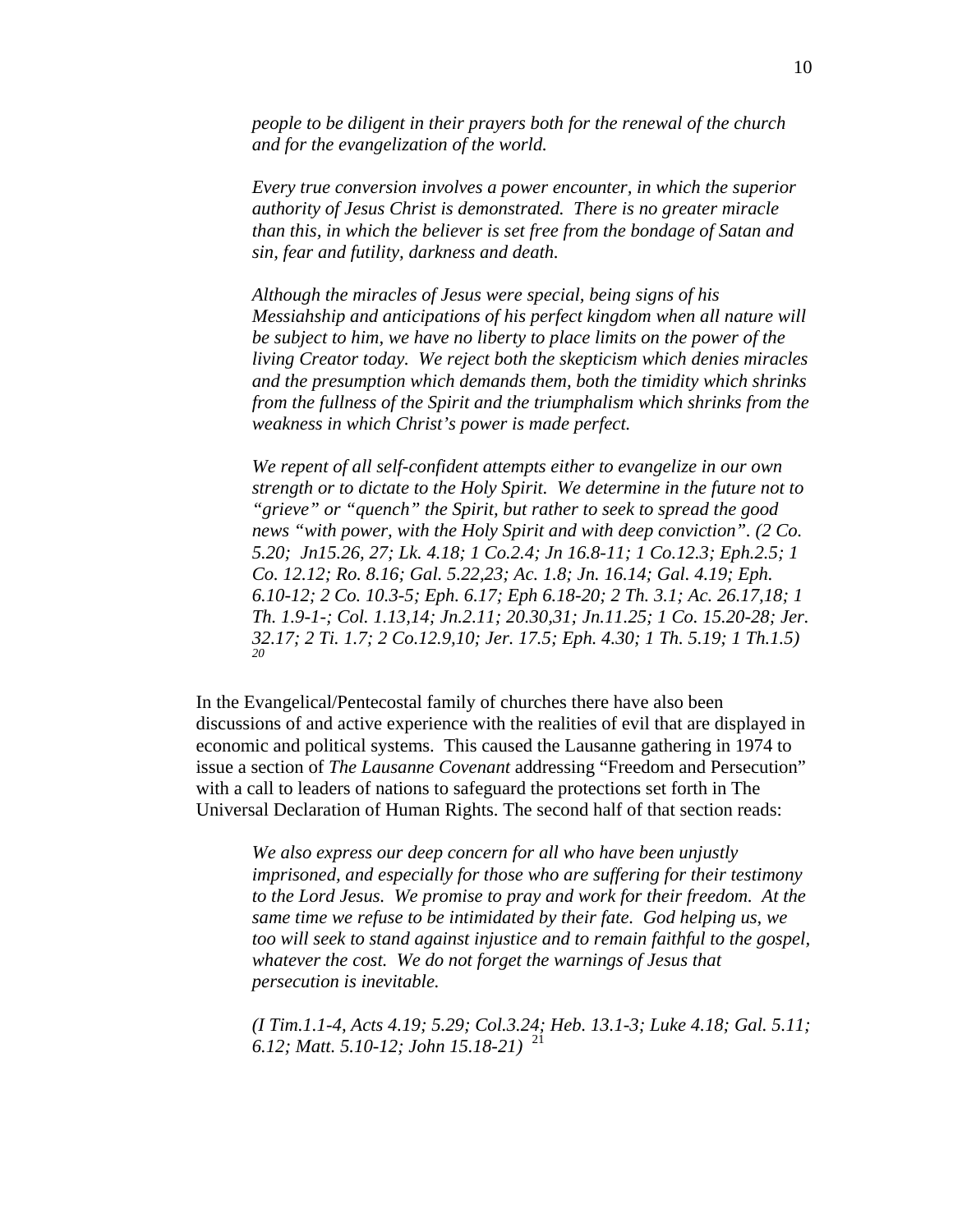By 1989 at Lausanne II in Manila, the language of confrontation and prophetic denunciation had become more expressive and direct, no doubt reflecting more input from the Majority World. For example, one of the opening twenty-one affirmations declared (underlining mine):

*We affirm that the proclamation of God's kingdom of justice and peace demands the denunciation of all injustice and oppression, both personal and structural; we will not shrink from this prophetic witness. <sup>22</sup>*

In the section called, "Good News for Today," there is the language of struggle in the concern for, *"…the majority of the world's population who are destitute, suffering or oppres*sed," and the acknowledgement that scripture addresses, "…*God's concern for the materially poor and our consequent duty to defend and care for them:"* 

*The materially poor and powerless find in addition a new dignity as God's children*, [the context of this section means after conversion and entrance by faith into the Kingdom of God] *and the love of brothers and sisters who struggle with them for their liberation from everything which demeans or oppresses them. <sup>23</sup>*

Finally, *The Manila Manifesto* section, "The Gospel and Social Responsibility," speaks of the Kingdom of God and, *"…its demands of justice and peace*" and the continuing paragraph that reads (underlining mine):

*The proclamation of God's kingdom necessarily demands the prophetic denunciation of all that is incompatible with it. Among the evils we deplore are destructive violence, including institutionalized violence, political corruption, all forms of exploitation of people and of the earth, the undermining of the family, abortion on demand, the drug traffic, and the abuse of human rights. In our concern for the poor, we are distressed by the burden of debt in the two-thirds world. We are also outraged by the inhuman conditions in which millions live, who bear God's image as we do. <sup>24</sup>*

#### *6. Ecologically active*

Biblical evangelization should be seen as ecologically active, that is, bringing the message and realities of the kingdom of God into the social affairs of human beings and into responsible stewardship of all creation.

Technically understood, "*Ecology*" is defined as that branch of biology that deals with relations and interactions between organisms and their environment, including other organisms. "*Human ecology*," is the branch of sociology that is concerned with studying the relationship between human groups and their physical and social environment.<sup>25</sup>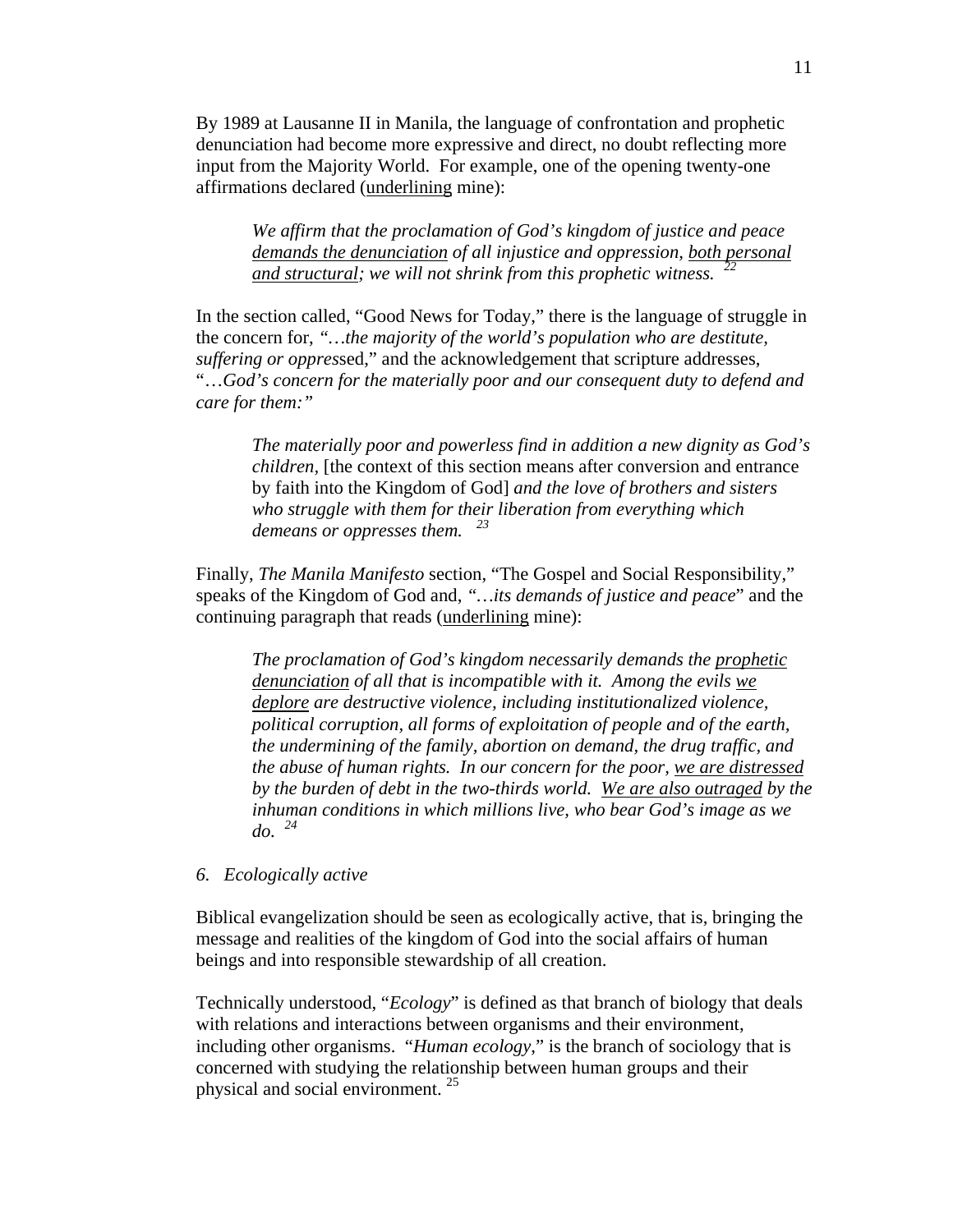"Ecology" as a term is derived from "Oikos" *home* + "logy" *study of* (simply put, the study of or discussion of our earthly home). For me, that suggests the importance for ecologically and socially responsible Christians to engage both *Ecology* (as a purely biological/physical science) and *Human Ecology* in a combined *discussion of humanity's earthly home(s)*: the *physical created environment* and *the societies* in which we live.

I have tried to capture this, along with other balancing factors, in my own projection of what a future *Pentecostal* missiology should consider as an integrated paradigm for evangelization and social action (*italics* mine; the cited source also includes a diagram for illustration):

Central and integral to the paradigm of Figure 3 is a continued focus in Pentecostalism upon the Word (*exegesis*) and the Spirit (*experience*). This internal soul of Pentecostalism then reaches outward in continual prioritized *evangelism*, and across in *ecumenical* cooperation with those who are the true Body of Christ within every Christian communion. It reaches up in a constant *eschatological* expectation of Christ's return while at the same time reaching down [i.e. catchword "*Ecology*" to include as follows] in prophetic social activism and change, and in the responsible care of earth's resources until the day of the new heavens and a new earth (Isaiah 65.17).  $26$ 

The author is not trained in natural science, environmental studies, or even qualified as a *social* scientist. Neither has he been able to conduct a careful study or a review of the literature and electronic communication in Christian circles that *applies scripture and theology to our mandate to care for and preserve our created environment*. A *scripturally*-based "ecological ethic" 27 is a commendable one and must be pursued. This would be a good point to reference the "Evangelical Environmental Network" and their Creation Care magazine (www.creationcare.org), an extension of "Evangelicals for Social Action" (www.esa-online.org).

Separated by fifteen years of "global conversation" in church and culture (from 1974 to 1989), it is noteworthy that *The Manila Manifesto* (1989) expresses "*a continuing commitment to social action*" (i.e. an affirmation of the Lausanne statements). As it relates to care and preservation of creation, a new and unique line in *The Manila Manifesto* is noticeable, i.e. the deploring of, "…all forms of exploitation of people and of the earth."  $^{28}$  (Footnote 56 is an extended summary overview of key consultations and publications germane to this issue).

The focus of *this* section, however, tries to be faithful more to the side of *human ecology* as it relates to the task (assigned by our organizing committee) of integrating evangelization and social justice.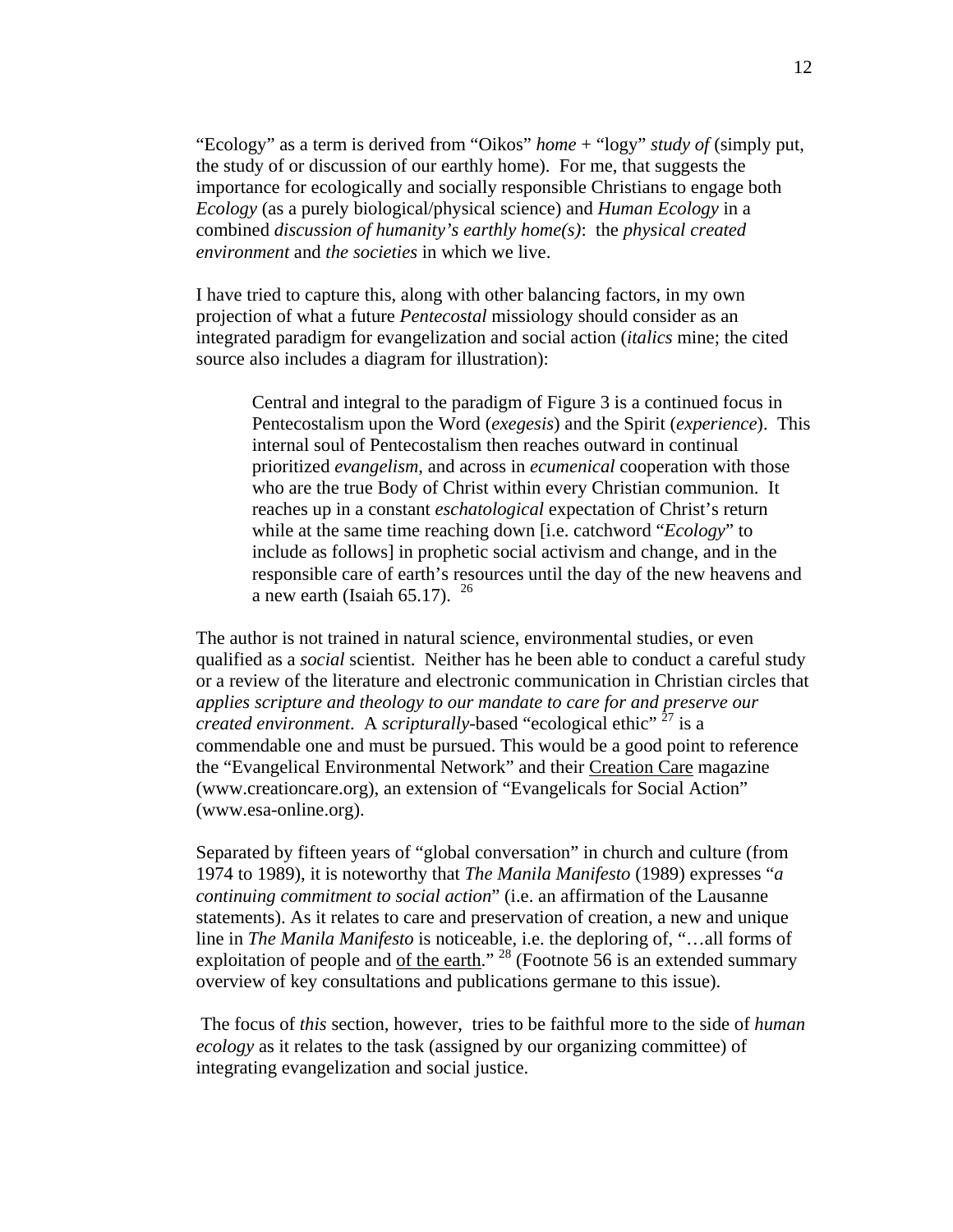Again, we return to the primary documents used for this overview, *The Lausanne Covenant* and *The Manila Manifesto*. First, from Lausanne (underlining mine

#### *5. Christian Social Responsibility*

*We affirm that God is both the Creator and the Judge of all men. We therefore should share his concern for justice and reconciliation throughout human society and for the liberation of men and women from every kind of oppression. Because men and women are made in the image of God, every person, regardless of race, religion, colour, culture, class, sex or age, has an intrinsic dignity because of which he or she should be respected and served, not exploited. Here too we express penitence both for our neglect and for having sometimes regarded evangelism and social concern as mutually exclusive. Although reconciliation with other people is not reconciliation with God, nor is social action evangelism, nor is political liberation salvation, nevertheless we affirm that evangelism and socio-political involvement are both part of our Christian duty. For both are necessary expressions of our doctrines of God and man, our love for our neighbour and our obedience to Jesus Christ. The message of salvation implies also a message of judgment upon every form of alienation, oppression and discrimination, and we should not be afraid to denounce evil and injustice wherever they exist. When people receive Christ they are born again into his kingdom and must seek not only to exhibit but also to spread its righteousness in the midst of an unrighteous world. The salvation we claim should be transforming us in the totality of our personal and social responsibilities. Faith without works is dead.*

*(Acts 17.26,31; Gen.18.25; Isa.1.17; Psa. 45.7; Gen.1.26,27; Jas.3.9; Lev.19.18; Luke 6.27,35; Jas. 2.14-26; Joh.3.3,5; Matt. 5.20; 6.33; II Cor. 3.18; Jas. 2.20) <sup>29</sup>*

The Manila statement appears under the rubric of "The Whole Gospel" (Lausanne II at Manila in 1989 emphasized "Whole Church, Whole Gospel, Whole World) and reads (underlining mine):

*4. The Gospel and Social Responsibility* 

*The authentic gospel must become visible in the transformed lives of men and women. As we proclaim the love of God we must be involved in loving service, as we preach the Kingdom of God we must be committed to its demands of justice and peace.* 

*Evangelism is primary because our chief concern is with the gospel, that all people may have the opportunity to accept Jesus Christ as Lord and Saviour. Yet Jesus not only proclaimed the Kingdom of God, he also demonstrated its arrival by works of mercy and power. We are called today to a similar integration of words and deeds. In a spirit of humility*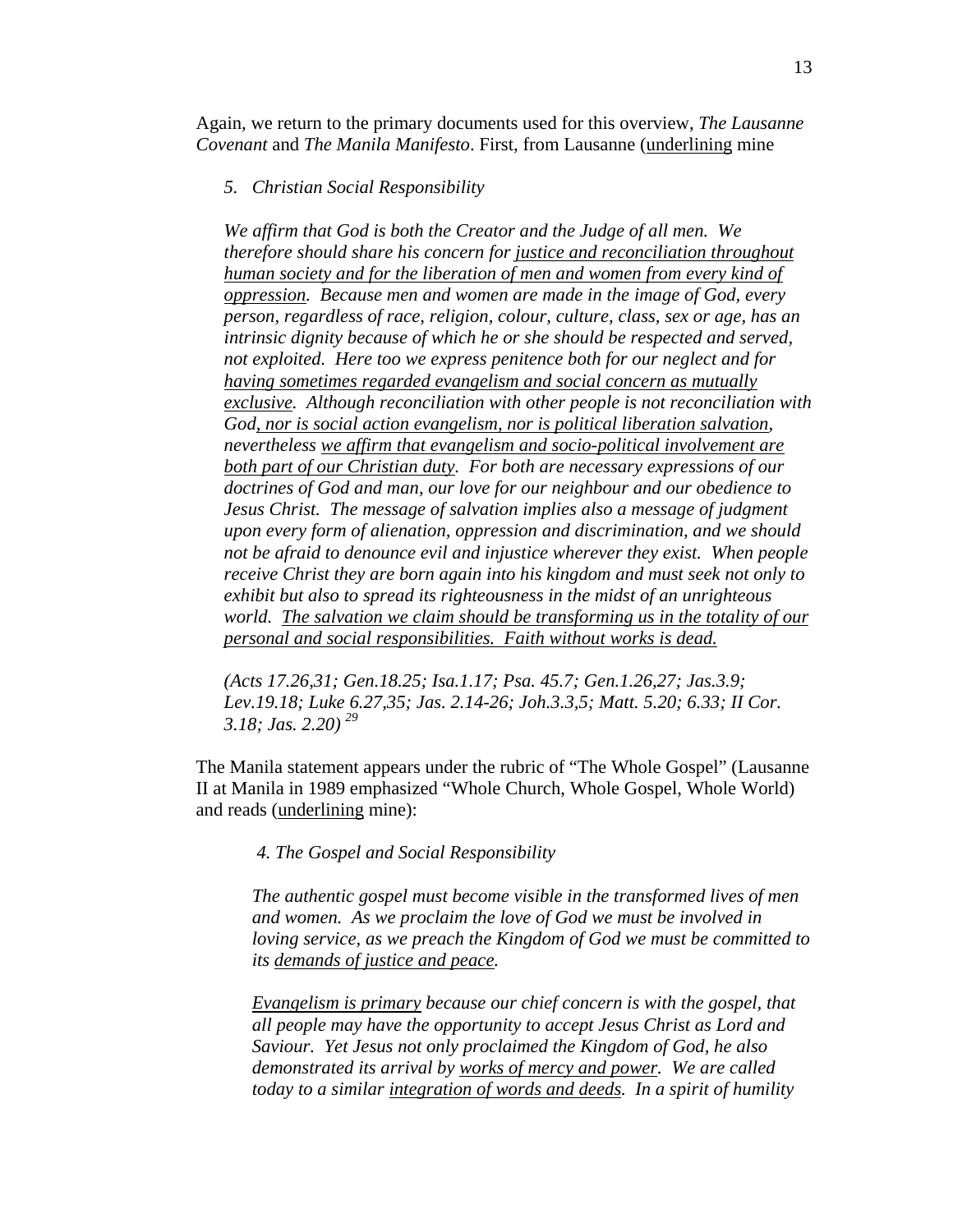*we are to preach and teach, minister to the sick, feed the hungry, care for prisoners, help the disadvantaged and handicapped, and deliver the oppressed. While we acknowledge the diversity of spiritual gifts, callings and contexts, we also affirm that good news and good works are inseparable.* 

*The proclamation of God's kingdom necessarily demands the prophetic denunciation of all that is incompatible with it. Among the evils we deplore are destructive violence, including institutionalized violence, political corruption, all forms of exploitation of people and of the earth, the undermining of the family, abortion on demand, the drug traffic, and the abuse of human rights. In our concern for the poor, we are distressed by the burden of debt in the two-thirds world. We are also outraged by the inhuman conditions in which millions live, who bear God's image as we do.* 

*Our continuing commitment to social action is not a confusion of the kingdom of God with a Christianized society. It is, rather, a recognition that the biblical gospel has inescapable social implications. True mission should always be incarnational. It necessitates entering humbly into other people's worlds, identifying with their social reality, their sorrow and suffering, and their struggles for justice against oppressive powers. This cannot be done without personal sacrifices.* 

*We repent that the narrowness of our concerns and vision has often kept us from proclaiming the lordship of Jesus Christ over all of life, private and public, local and global. We determine to obey his command to "seek first the kingdom of God and his righteousness". (1 Th. 1.6-10; 1 Jn. 3.17; Ro.14.17; Ro. 10.14; Mt.12.28; 1 Jn. 3.18; Mt. 25.34-46; Ac. 6.1-4; Ro. 12.4-8; Mt. 5.16; Jer. 22.1-5; 11-17; 23.5-6; Am. 1.1-2,8; Is. 59; Lev. 25; Job 24.1-12; Eph. 2.8-10; Jn. 17.18; 20.21; Php. 2.5-8; Ac. 10.36; Mt. 6.33) <sup>30</sup>*

As one seeks to find integration between evangelization and social justice, a three-word declaration is central for understanding Evangelical/Pentecostal theology and practice of evangelism. Both documents from Lausanne and Manila state matter-of-factly that *"evangelism is primary"* (in *The Lausanne Covenant,*  that phrase appears under Section 6. "The Church and Evangelism").  $31$ 

Unless the author has missed it, the language of prioritization, that *evangelism is primary*, is missing from the conclusions of the 1987 "Stuttgart Consultation on Evangelism," a gathering summarized in the anthology, Proclaiming Christ in Christ's Way: Studies in Integral Evangelism. 32 The consultation participants, representing both evangelical *and* ecumenical traditions, viewed themselves as representatives, as it were, of, "a *movement* for *integral* evangelism" and an "overlap of traditions:"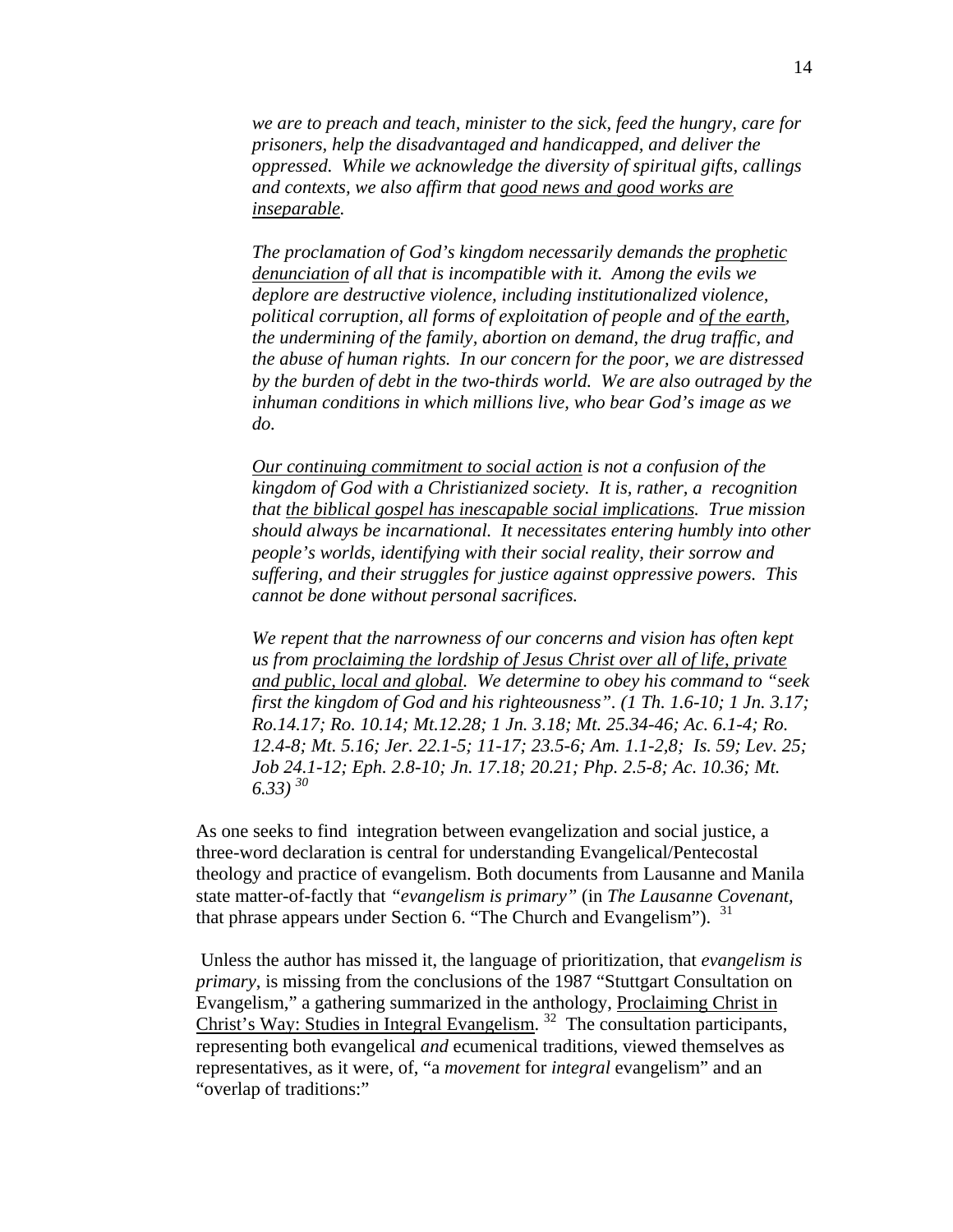The movement finds itself to be in the overlap between the evangelical and ecumenical traditions. Many in the ecumenical tradition have been struggling to recapture proclamation, invitational evangelism and the call to conversion. Many in the evangelical tradition have also been struggling to recapture the biblical and prophetic mandate for justice.<sup>33</sup>

One of the conclusions from the Stuttgart meeting, according to Christopher Sugden, was that, (*italics* mine) "…every evangelistic activity has a social dimension, and every social activity *in the name of Christ* has an evangelistic  $dimension.^{34}$ 

A number of years ago, I read (and have subsequently used in teaching) a very helpful clarification on this relationship between social action and evangelism. If was from African church leader, Gottfried Osei-Mensah (of Ghana) who was based in Kenya as the Executive Secretary of the Lausanne Committee for World Evangelization (LCWE). Osei-Mensah said that four words could demonstrate the different opinions held by Christians on this matter: *is, or, for*, *and*, stating them in these four options:

- 1. Social action *is* evangelism anything and everything done as a social action could be called evangelism.
- 2. Social action *or* evangelism a choice of one over against the other.
- 3. Social action *for* evangelism using social action/benevolence as a method or channel towards opening up an opportunity for evangelistic witness.
- 4. Social action *and* evangelism acknowledging that scripture commands *both.* (Most evangelicals and pentecostals would emphasize at this point, the "prioritization of evangelization," or, to use the language of the Lausanne and Manila documents, "evangelism is primary." <sup>35</sup>

Over the years, after discussing Osei-Mensah's categories with seminary students, local pastors and laity, and church leaders in various cultural settings, I have suggested a *fifth* option:

5. Social action *in* evangelism – evangelism in and of itself as an action and process is social action. John Stott, looking back to the 1982 Grand Rapids Consultation on "The Relationship Between Evangelism and Social Responsibility," <sup>36</sup> said that, "...social activity is a consequence of, a bridge to, and a partner with evangelism."<sup>37</sup>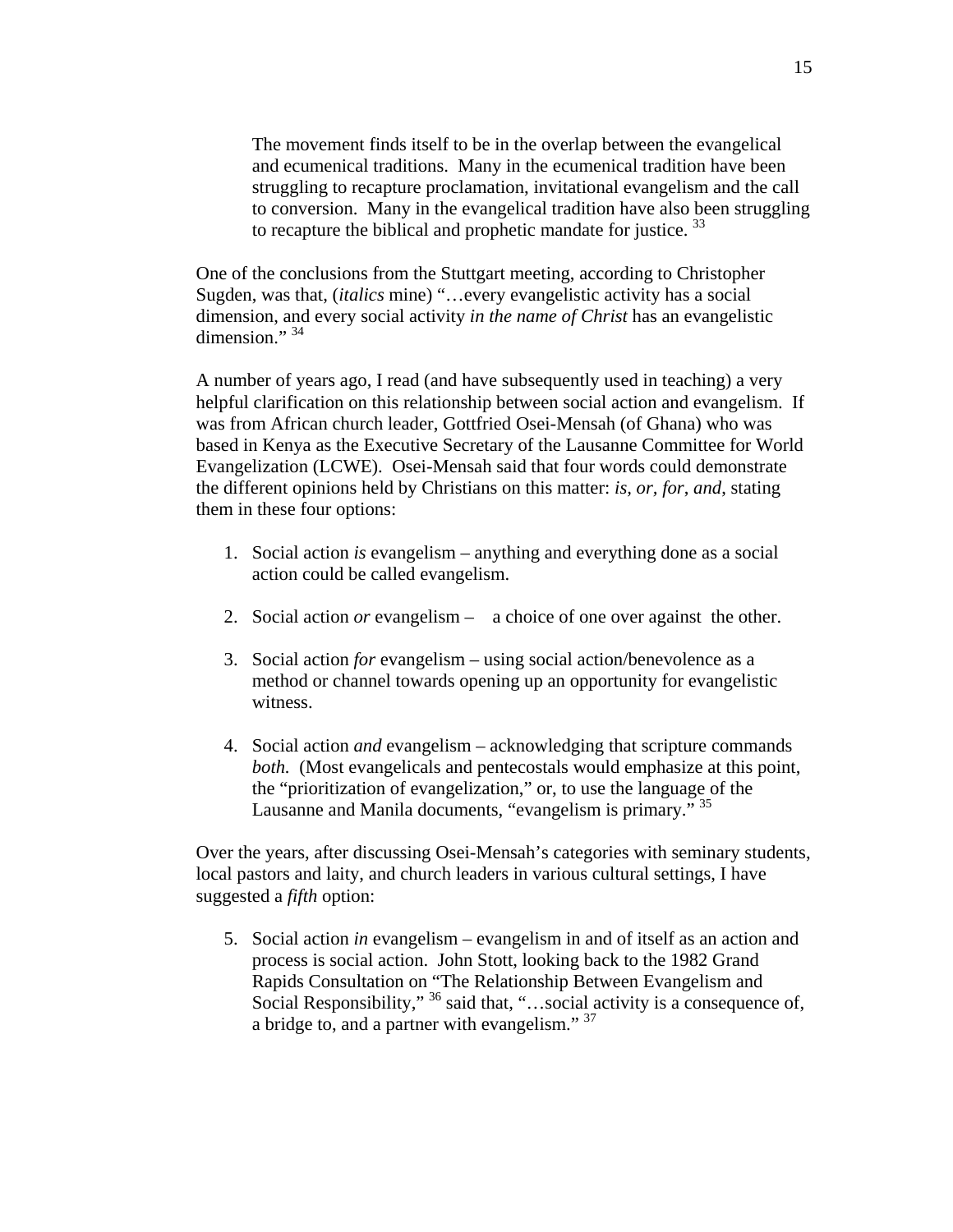Another way to express this is to turn it around and formulate it as, "**Evangelism**  *is* **Social Action**." <sup>38</sup> This is the conclusion of Evangelist Luis Palau and the title of his 1990 article in World Vision magazine:

The people of this world create the problems of this world. If we can lead them to Christ, we will create a climate for other positive, practical changes to take place…Conversion leads to the greatest social action. As people's lives are changed, they are different in their families, in their jobs, and in society.<sup>39</sup>

Palau, an Argentine-born international evangelist whose well-recognized ministry has centered on the *kergymatic* side of the church's ministry stated:

I am proud to preach the gospel, which is the power of God, because nothing helps people more than introducing them to Jesus Christ. Evangelism saves people not only from dying without Christ, but also from living without him. As they live with him, and for him, they become salt and light in a world lost in sorrow, injustice, violence, hunger, and disease.<sup>40</sup>

According to Pentecostal educator Murray Dempster, whose field is social ethics, "Walter Rauschenbusch held this same conviction when he stated unequivocally that the greatest contribution any person could make to the social order was the power of a regenerate personality." 41 Dempster, in forging his thoughts for his thought-provoking essay, "Evangelism, Social Concern, and The Kingdom of God," also interacts with the work of Stephen Charles, author of Biblical Ethics and Social Change:

Neither Rauschenbusch nor Mott would suggest, of course, that changed individuals automatically change society. Even so, genuine conversion does create a transformation of personal character that alters one's immediate network of social relationships and also has potential to stimulate activism for social change. This dynamic relationship between evangelism and social change has great significance when preaching the gospel of the kingdom to the poor. In the hearing of the gospel the poor can gain a new sense of who they really are and can be empowered to begin the struggle for justice. In overcoming the spirit of resignation to poverty, as Mott noted, '[N]othing so transforms the self-identity, selfworth, and initiative of a poor, oppressed person as a personal, living relationship with God in Christ.<sup>'42</sup>

If the author may now be allowed to move over in a "dotted line" expansion from a broader "Evangelicalism," (whatever that may be  $43$ ) to refer briefly to *Pentecostal/Charismatic* understandings (i.e. "pentecostalized evangelicalism") of this discussion. Pentecostal/Charismatic evangelization is obviously focused on, *but not limited to*, the prioritization of evangelization, church planting, and so-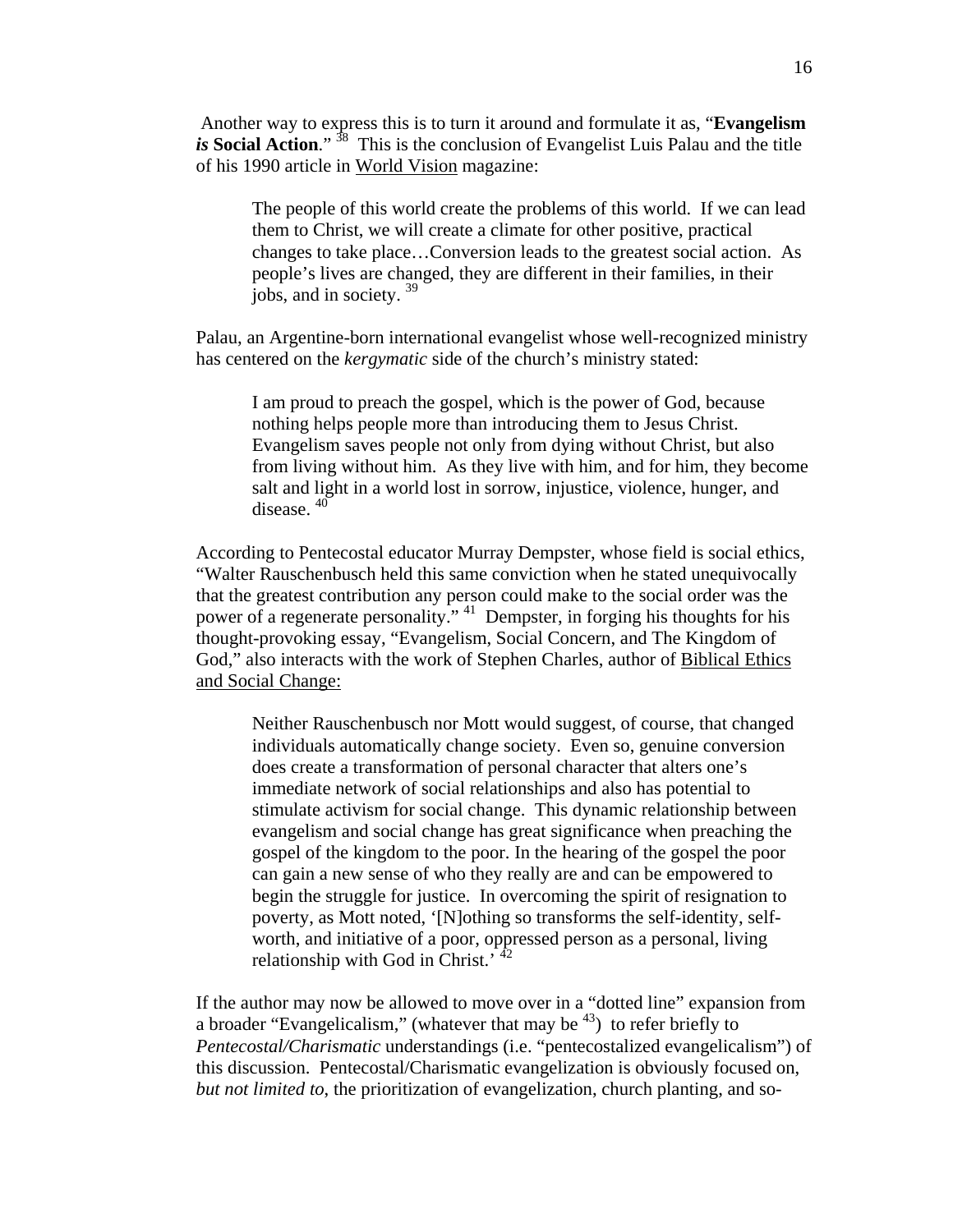called "Great Commission" missions. At the same time, while remembering our global context from *David Barrett's original 1988 documentation of Pentecostal/Charismatic presence in 80% of the world's 3,300 largest cities*, 44 there is an integrated social activism among us.

One could dare to say that, from the beginning of the modern Pentecostal awakening, there has *always been* a social awareness and activism in our churches, especially given the fact of our humble beginnings among the poor in numerous global venues. <sup>45</sup> Observers visiting the Azusa Street Mission in 1906, a ministry led by an, "…African American son of former slaves from Louisiana…" took notice that the attendees, "...included immigrants, prostitutes, and the poor." <sup>46</sup>

 What has been overlooked, says William Menzies of the Assemblies of God, "…is that Pentecostals have quietly gone about social renewal in unobtrusive ways, working with the poor of this world in unheralded corners." 47 Concurrent with the observation of Menzies (from the mid-1980s) there now has been twenty years of internal reflection and self-definition by Pentecostals and Charismatics on their mission and missiology.  $^{48}$  At the risk of sounding triumphalistic,  $49$  (we're getting used to the accusation!) here is the author's own assessment of his church family:

*From the inception of the Pentecostal movement, our mission has always been missions. Indeed, Pentecostalism cannot be understood apart from its selfidentity as a missionary movement raised up by God to evangelize the world in the last days*. 50

This internal self-examination asserts that the "broader mission" of the church has been part and parcel of the Pentecostal/Charismatic branch of the international Christian communion as a natural outgrowth of its *ethos* as a missionary movement.<sup>51</sup>

Now making the rounds in the realms of "religion and public life" is the widely celebrated and highly publicized report, "Spirit and Power: A 10-Country Survey of Pentecostals," The report, unveiled at the October 2006 "Spirit in The World" symposium, <sup>52</sup> sponsored by the John Templeton Foundation, is available as a 233 page pdf. File at the website for *The Pew Forum on Religion & Public Life*. 53

 In what could be qualified as "the understatement of the year," the survey's results are summarized in five journalistic sound bytes for public consumption, indicating that "renewalists" (A *World Christian Database* umbrella term referring to Pentecostals *and*  Charismatics):

- 1. Are prevalent
- 2. Have distinctive experiences
- 3. Are intense in their beliefs
- 4. Support political engagement
- 5. Are morally conservative  $54$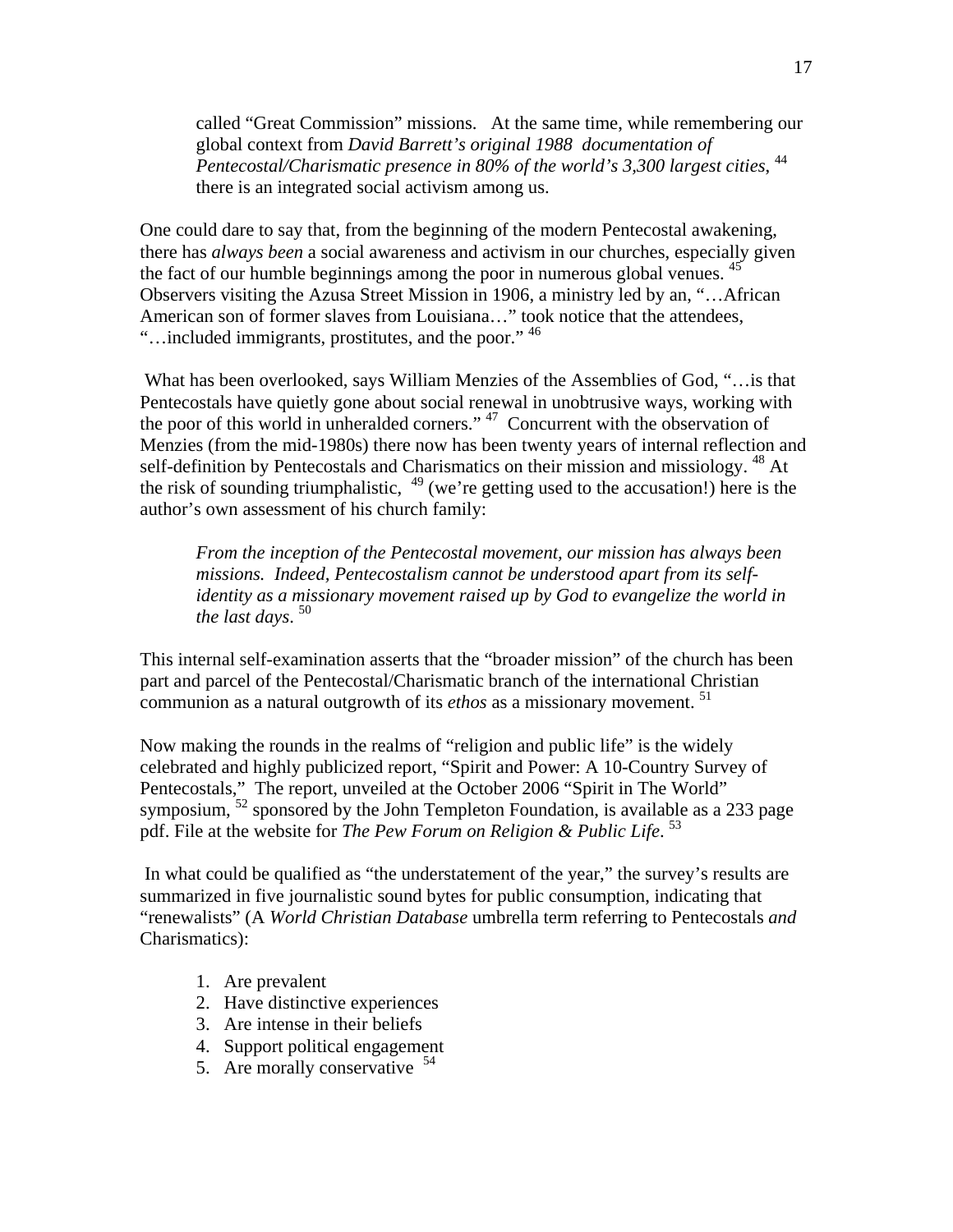Since we are interested in the social justice side of Evangelical/Pentecostal understandings of evangelization, let us turn briefly to look at the fourth result of the *Pew Forum* opinion survey, that Pentecostals "Support political engagement." For most of us, that would be the most surprising of the survey results. The October 5 Press Release reads:

In nine of the 10 countries, at least half of Pentecostals and charismatics say that religious groups should express their views on day-to-day social and political questions. In the U.S., nearly eight-in-ten Pentecostals (79%) say that religious groups should do so, compared with 61% of the public as a whole. 'That's interesting, because Pentecostals were once thought of as non-political, at least in the United States. That doesn't seem to be the case anymore,' said John Green, the Pew Forum's senior fellow in religion and American politics.<sup>55</sup>

Interestingly, Reverend Harold Caballeros was the keynote speaker for the opening plenary banquet session at the "Spirit in The World" symposium. Caballeros, a former attorney, is the founder and Senior Pastor of the 12,000 member El Shaddai Church in Guatemala City, Guatemala, a charismatic congregation. Caballeros, who is running for the presidency of his country, is one of several Pentecostal/Charismatic ministers who have sought political office in recent years.<sup>56</sup>

In his report and commentary on the Pew Forum report, seminary student Justin Evans states:

Religious expression in a political environment is a natural expression of missionary expansion. The Kingdom of God is more than spiritual; it is also material: 'He has showed you, O man, what is good. And what does the LORD require of you? To act justly and to love mercy and to walk humbly with your God" (Micah 6.8). By their very nature, missionary movements are intrinsically political, insofar as political involvement includes advancing social and moral concerns. Consider the words of Isaiah: 'Learn to do good; seek justice, correct oppression; vindicate the orphan, defend the widow," (Isaiah 1.17). It should be no surprise that a missions movement is at its core concerned with social matters. 57

Evans is a graduate student at Gordon-Conwell Theological Seminary and a research assistant at The Center for The Study of Global Christianity (www.gcts.edu/ockenga/globalchristianity).

## *7. Ecumenically interdependent*

Evangelical/Pentecostal understandings of evangelization have created an environment of interdependence and collaboration with other expressions of the Christian communion.

Possible starting points: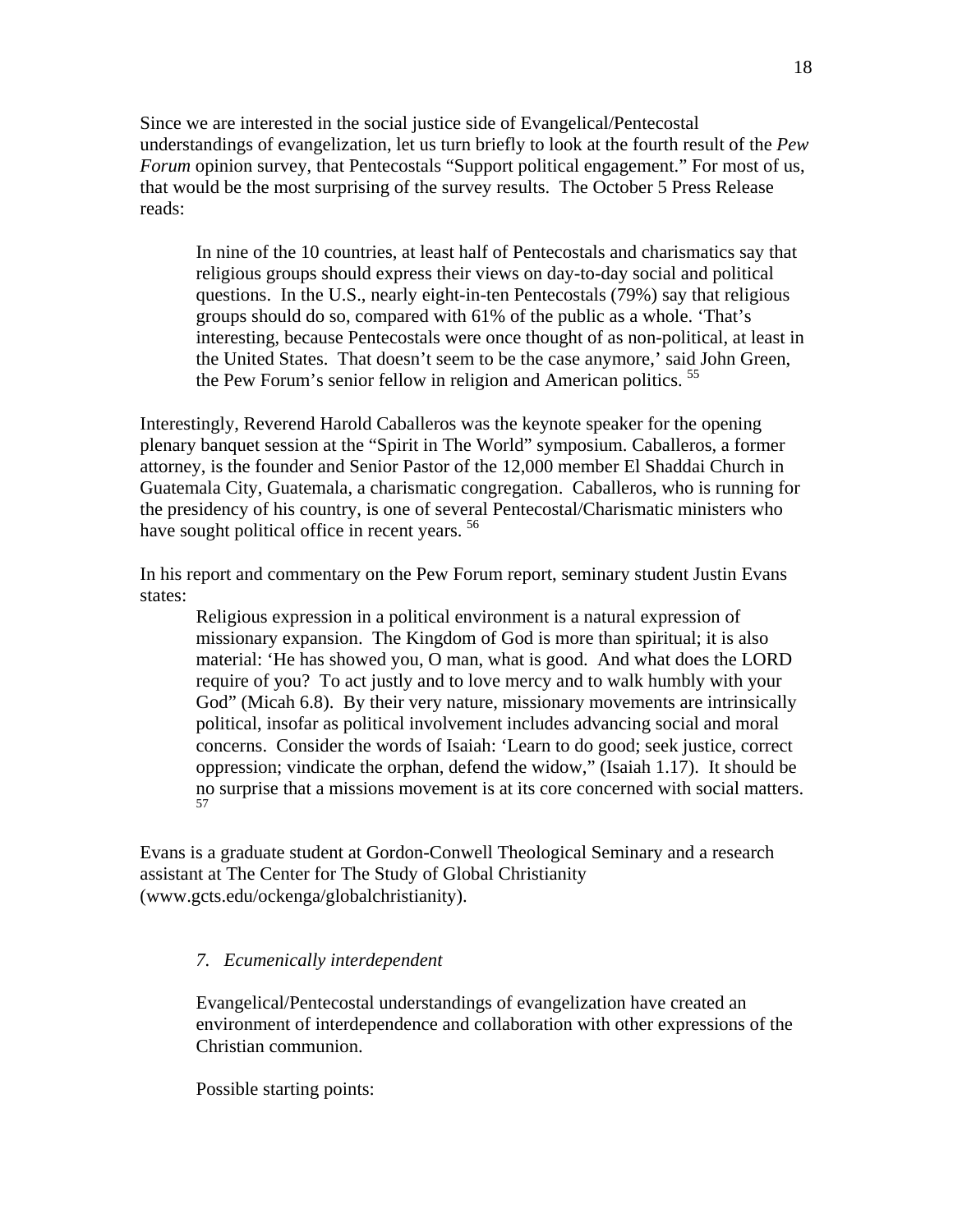Evangelicals/Pentecostals, revisit the existing documents. The Lausanne Covenant has two sections on cooperation: #7 "Cooperation in Evangelism," and #8 "Churches in Evangelistic Partnership. The Manila Manifesto has a lengthy statement: #9 "Cooperating in Evangelism."

## *b. Repent of inconsistencies*

(Lausanne) "We confess that our testimony has sometimes been marred by a sinful individualism and needless duplication."

(Manila) "We confess our own share of responsibility for the brokenness of the Body of Christ, which is a major stumbling-block to world evangelization."

## *c. Reaffirm relational issues*

(Lausanne) "We pledge ourselves to seek a deeper unity in truth, worship, holiness and mission."

(Manila) "We determine to go on seeking that unity in truth for which Christ prayed.

#### *d. Reformulate our communication*

A careful examination of language and our communication style is needed. What do we mean and/or what is conveyed by terms such as "crusade, warfare, advance, expand, penetrate," etc.?

## *e. Reciprocate globally*

The world, and the church, is flat. Cf. Thomas L. Friedman, The World is Flat: A Brief History of The Twenty-First Century (Farrar, Straus, and Giroux, 2005).

## *f. Recruit new leadership*

How do we work together to encourage women, youth, children, immigrants, ethnic newcomers in ministries of evangelization and faithbased activism?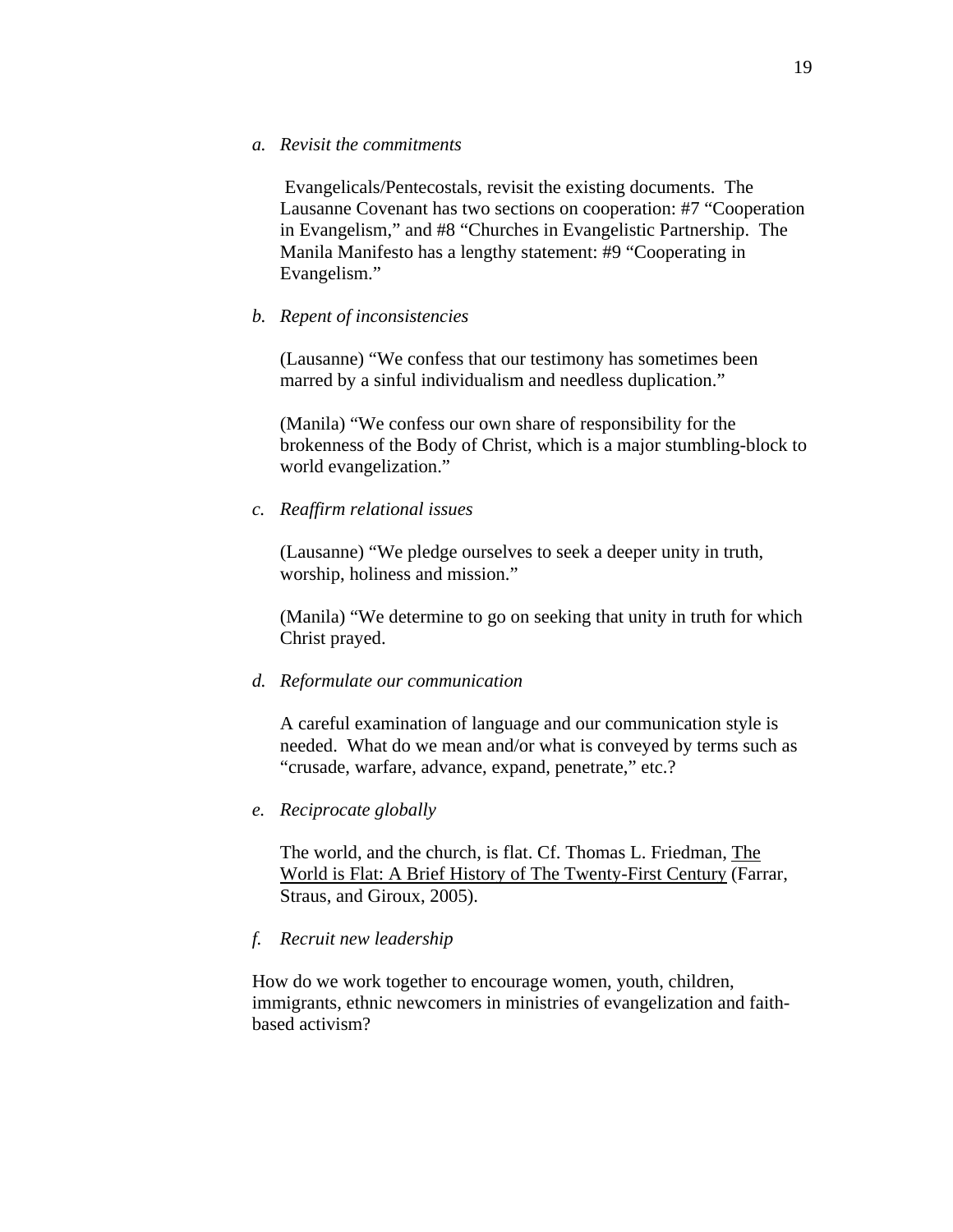Cf. Elizabeth D. Rios, "The Ladies Are Warriors: Latina Pentecostalism and Faith-Based Activism in New York City," in McClung, Editor. Azusa Street and Beyond, pp. 217-229.

*g. Re-examine the Biblical gift/ministry of evangelist* 

What can we learn and reproduce from Biblical models and from productive contemporary evangelists in our contexts?

*h. Return to the streets* 

"We've been in the upper room with our spiritual gifts. But we are supposed to go to the streets with our tongues and healings and prophecies" -- Vinson Synan at the 1987 General Congress on the Holy Spirit and World Evangelization in New Orleans.

*i. Restate the primacy of the local church* 

What is the shape and substance of local communities of faith and how will they carry out evangelization and social activism in this new century?

*j. Rely on the supremacy of Christ* 

We rely on, "... Jesus Christ's uniqueness (he has no peers) and finality (he has no successors…" – John Stott in Proclaiming Christ in Christ's Way, p. 210.

### *8. Egalitarian in recruitment and leadership*

As an adjective, the word "Egalitarian" is, "…characterized by belief in the equality of all people, especially in political, economic, or social life." <sup>58</sup> Although there is much room for improvement, Evangelical/Pentecostal doctrine, experience, and evangelistic expression has been marked by the recognition of human equality and interdependence. Note the following citations from *The Manila Manifesto* as recognition of partnerships and equal involvement of women and men, laity and vocational clergy, youth and children, and all races and cultures:

- *13. We affirm that we who claim to be members of the Body of Christ must transcend within our fellowship the barriers of race, gender and class.*
- *14. We affirm that the gifts of the Spirit are distributed to all God's people, women and men, and that their partnership in evangelization must be welcomed for the common good. 59*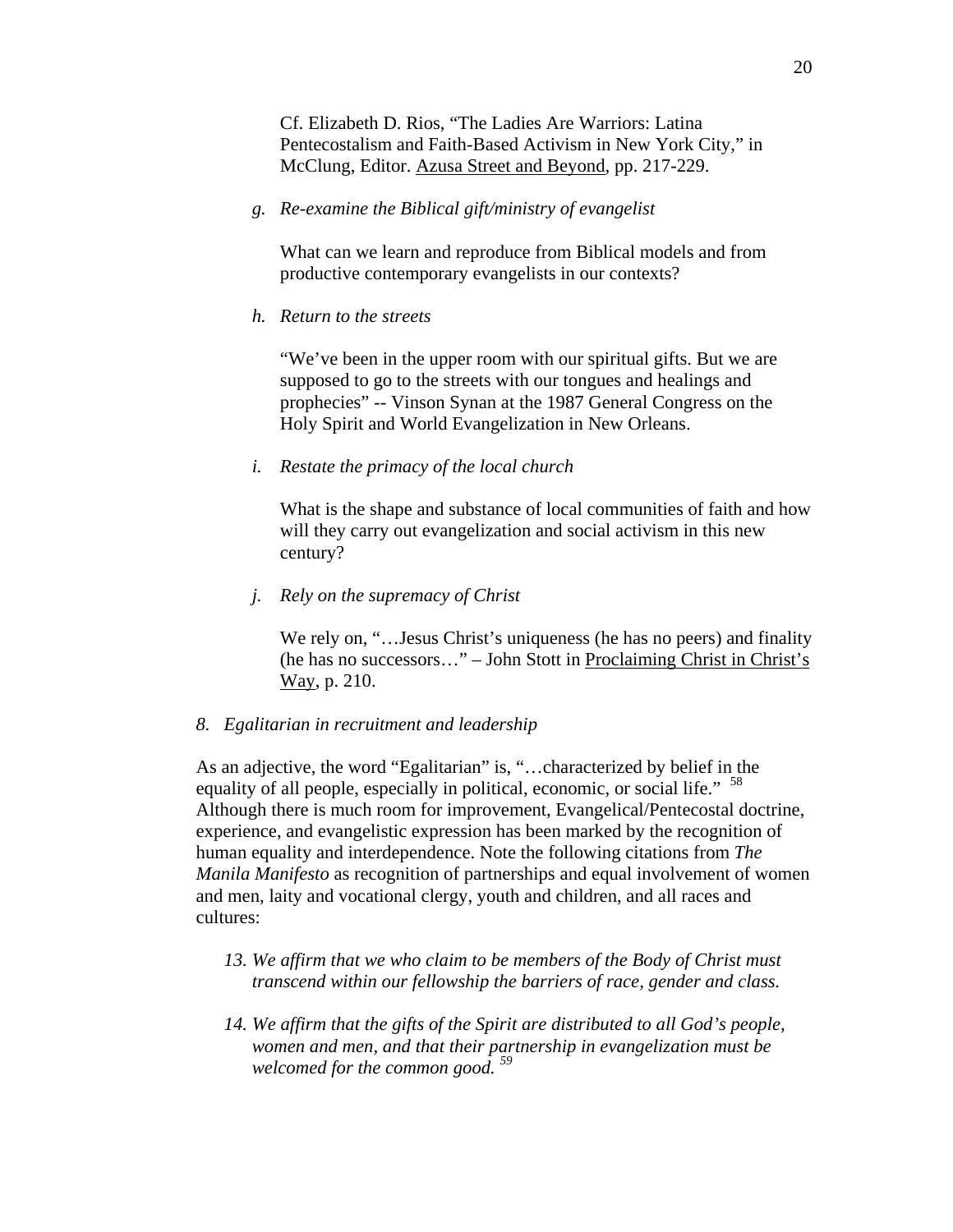The Lausanne movement's motto is "The Whole Church taking the Whole Gospel to the Whole World." Expounding upon "The *Whole* Church" theme (*italics*  mine), Section 6 of *The Manila Manifesto* develops the importance of "The Human Witness" (only a part of the section is cited; underlining mine):

*God the evangelist gives his people the privilege of being his 'fellow workers.' For, although we cannot witness without him, he normally chooses to witness through us. He calls only some to be evangelists, missionaries or pastors, but he calls his whole church and every member of it to be his witnesses.* 

*The privileged task of pastors and teachers is to lead God's people (laos) into maturity and to equip them for ministry. Pastors are not to monopolize ministries, but rather to multiply them, by encouraging others to use their gifts and by training disciples to make disciples. The domination of the laity by the clergy has been a great evil in the history of the church. It robs both laity and clergy of their God-intended roles, causes clergy breakdowns, weakens the church and hinders the spread of the gospel. More than that, it is fundamentally unbiblical. We therefore, who have for centuries insisted on 'the priesthood of all believers' now also insist on the ministry of all believers.* 

*We gratefully recognize that children and young people enrich the church's worship and outreach by their enthusiasm and faith. We need to train them in discipleship and evangelism, so that they may reach their own generation for Christ.* 

*God created men and women as equal bearers of his image, accepts them equally in Christ and poured out his Spirit on all flesh, sons and daughters alike. In addition, because the Holy Spirit distributes his gifts to women as well as to men, they must be given opportunities to exercise their gifts. We celebrate their distinguished record in the history of missions and are convinced that God calls women to similar roles today. Even though we are not fully agreed what forms their leadership should take, we do agree about the partnership in world evangelization which God intends men and women to enjoy. Suitable training must therefore be made available to both…* 

*We repent of our share in discouraging the ministry of laity, especially of women and young people. We determine in the future to encourage all Christ's followers to take their place, rightfully and naturally, as his witnesses. For true evangelism comes from the overflow of a heart in love*  with Christ. That is why it belongs to <u>all his people</u> without exception.<sup>80</sup>

A large part of the dynamic growth of the Pentecostal Movement (designated by Vinson Synan as "An Equal Opportunity Movement," <sup>61</sup>) is due to its ability since its inception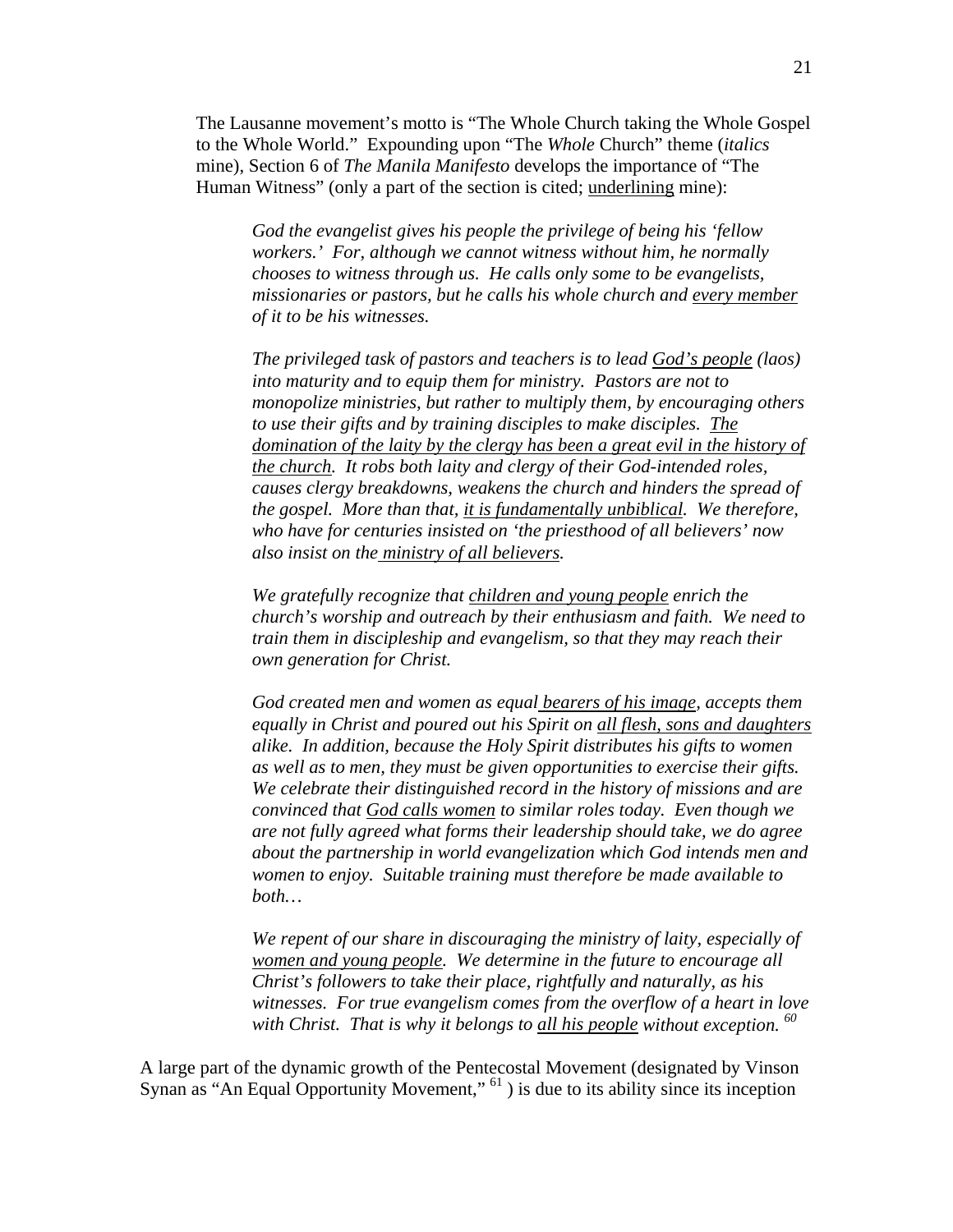to mobilize and effectively deploy women into evangelistic witness and church leadership. 62 In fact, seven of the twelve members of the interracial "Credential Committee" at the Azusa Street Mission in 1906 were women. This committee selected and proved candidates for ministerial licensing and supervised the deployment of evangelists across the nation and around the world. <sup>63</sup>

The empowerment experience on the Day of Pentecost broke the last barrier of separation between humanity, according to Pentecostal Ecumenist David J. du Plessis (1905 – 1987). On the Day of Pentecost, du Plessis stated in a 1983 interview, Jesus, "…baptized the women exactly like the men, and I say for the exact same purpose as the men are baptized so the women are baptized." <sup>64</sup>

This Biblical experiential equality was a great source of encouragement for Agnes Nevada Ozman, a young Bible college student in Topeka, Kansas. Evangelist Ozman, is said by Vinson Synan to be the first recipient of the Baptism of the Holy Spirit (an *inclusive* gift, intended for "all people" Acts 2.17<sup>65</sup>) in the twentieth century (five years prior to the Azusa Street Revival). Within the backdrop of scripture, she recalled that *egalitarian experience* some years later:

As first former outpouring of the Spirit, the Word says: 'Then returned they unto Jerusalem' the eleven are named, and it reads: 'These all continued with one accord in supplication with the women, and Mary the mother of Jesus' was present and among those who tarried for the promise of the Father, and received the Holy Spirit. That is a great encouragement to us women today. We know God who gave the woman the languages spoken in them also is giving today. <sup>66</sup>

Ozman's testimony provides a rearview mirror historical glance. Apparently, however, from all observations and forecasts for the future, equality in gender and race will mark global Christianity. In his widely celebrated The Next Christendom: The Coming of Global Christianity, this is the prediction of Philip Jenkins for "the new churches," (characterized by Pentecostal/Charismatic beliefs and practices):

The new churches are succeeding because they fulfill new social needs, and this is as true in matters of gender as of race. No account of the new Southern movements can fail to recognize the pervasive role of women in these structures, if not as leaders then as devoted core members…Especially on this continent [Latin America], much of the best recent scholarship on Pentecostalism stresses the sweeping changes that religious conversion can make in the lives of women and their families. A North American audience is accustomed to seeing religious believers as reactionary on issues of women's rights, but the new churches play a vital role in reshaping women's lives, in allowing them to find their voices. <sup>67</sup>

From the outset at Azusa Street and for the past 100 years, media observers and researchers have noted the flattening demographic affect of Pentecostalism. Pentecostal adherents, especially in the Southern World, come not from the ranks of the privileged, but from the powerless. In our history, most of our outstanding pastors, evangelists, and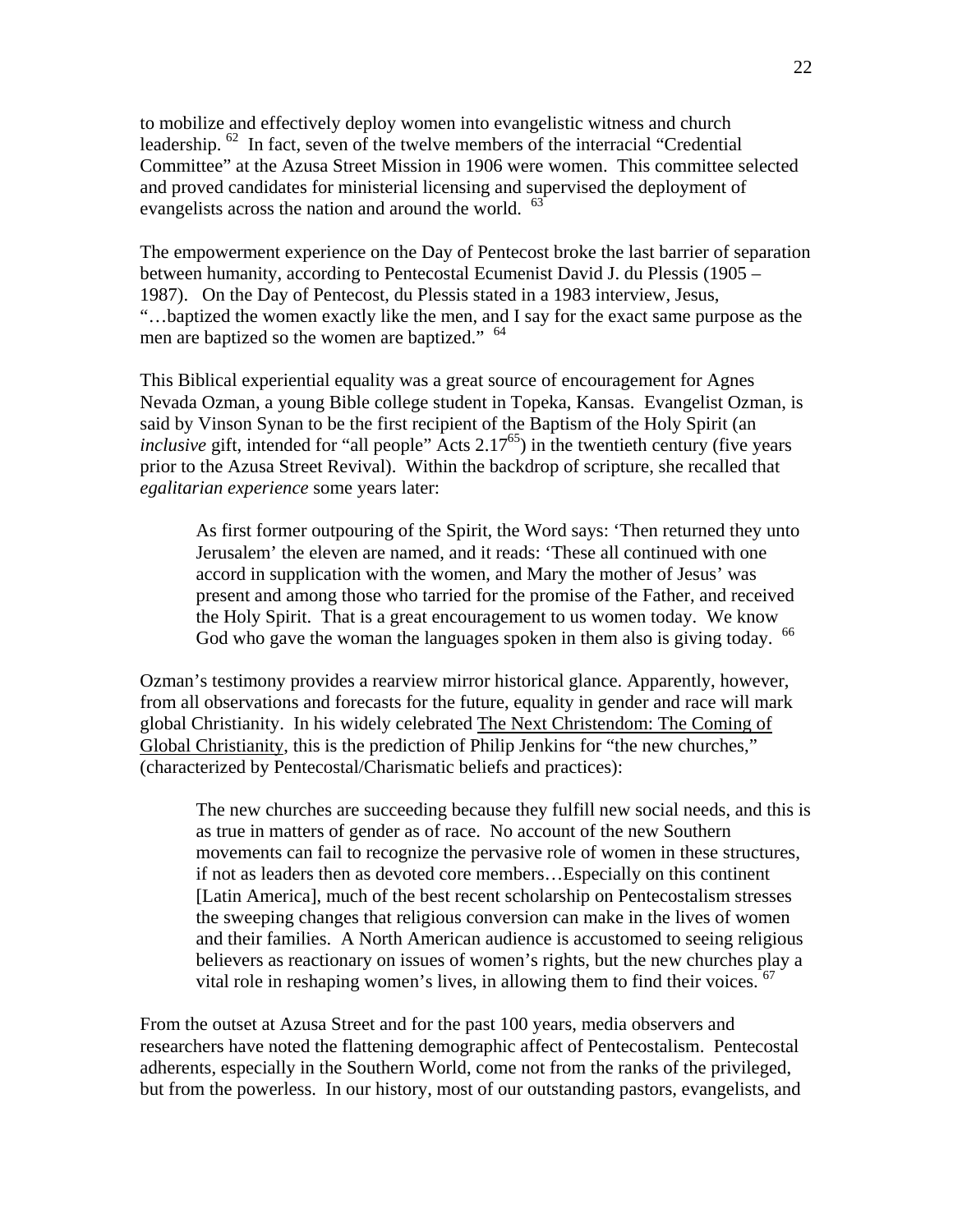missionaries were laymen from the ranks of the working classes, with little or no education.

Thus, the release and participation of the laity ("laity" meaning men *and* women, boys *and* girls) is one of the most oft-quoted marks of Pentecostal/Charismatic growth cited both by inside participants and outside observers. In An Introduction to Pentecostalism: Global Charismatic Christianity, Allan Anderson provides this observation on early Pentecostalism's appeal to the masses:

Cerebral and clerical Christianity had, in the minds of many people, already failed them. What was needed was a demonstration of power by people to whom ordinary people could easily relate. This was the democratization of Christianity, for henceforth the mystery of the gospel would no longer be reserved for a select privileged and educated few, but would be revealed to whoever was willing to receive [it] and pass it on. 68

"Passing it on," what the Sunday School teacher Edward Kimball did for D.L. Moody in a Boston shoe store, is the evangelistic *heritage* and *horizon* for the "*Pentecostalized evangelical family*." 69 We pray this also to be the mission and vision of our brothers and sisters who are responsive and faithful to the Lord Jesus Christ in all Christian communions in this new millennium.

### Author Information:

Dr. Grant McClung, President of Missions Resource Group, is a member of the U.S. Lausanne Advisory Committee and Missiological Advisor to the World Missions Commission of the Pentecostal World Fellowship

Comments/Critique/Contact:

Dr. Grant McClung P.O. Box 3778 Cleveland, TN 37320-3778 U.S.A. Email: gmeuro@earthlink.net www.MissionsResourceGroup.org

### Endnotes

<u>.</u>

<sup>&</sup>lt;sup>1</sup> Joseph Stowell, Following Christ (Zondervan Publishing House, 1996), pp. 130-131.

 $<sup>2</sup>$  Ibid, p. 131.</sup>

<sup>&</sup>lt;sup>3</sup> Also called the "Southern World," and "Global South." Cf. The chapters by Allen Anderson, "Towards a Pentecostal Missiology for the Majority World," pp. 169-189; Grant McClung, "Third Millennium-Third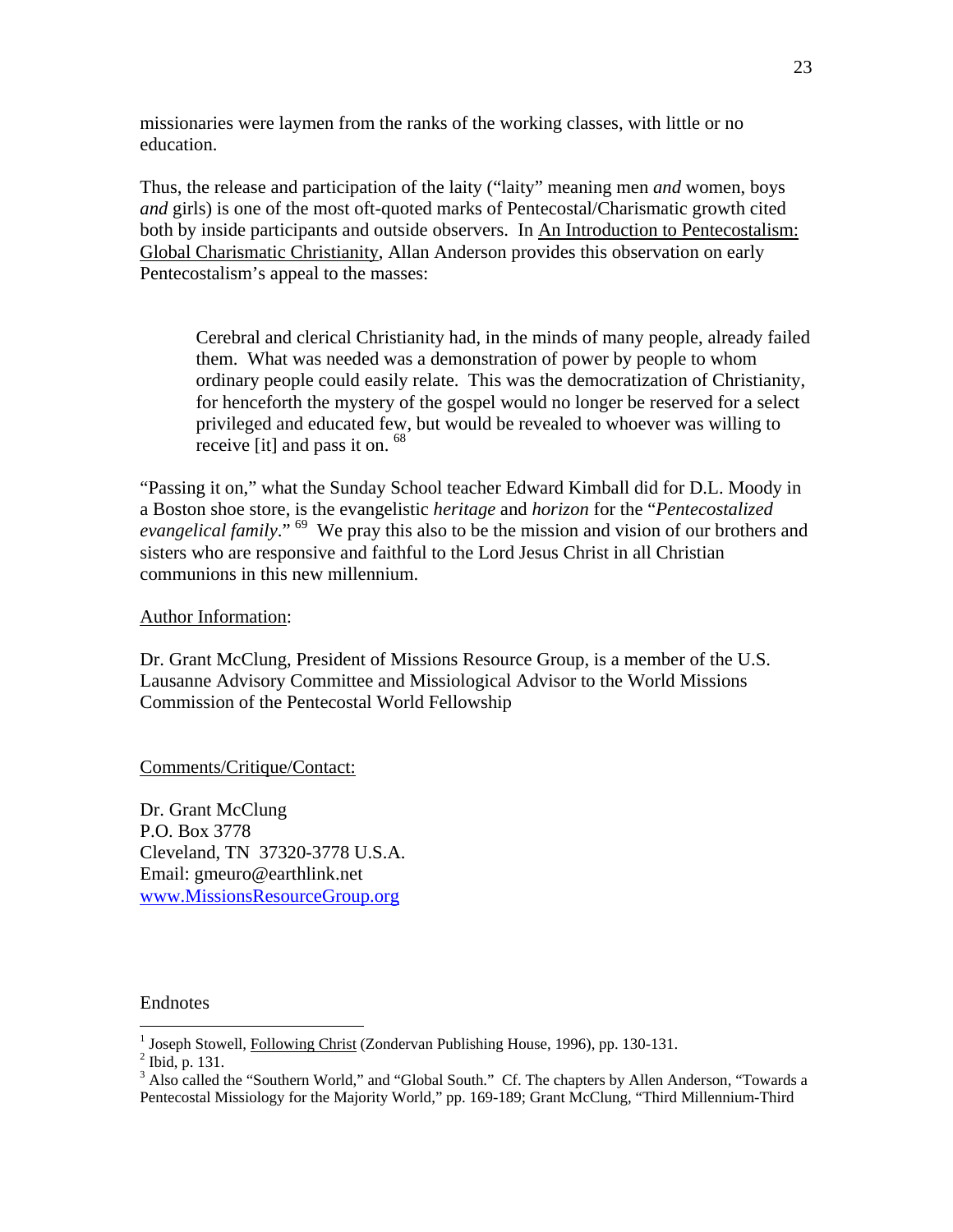Church," pp. 233-241; and Reuben Ezemadu, "The Role of the Majority Church in Missions," pp. 243-250 in Grant McClung, Editor. Azusa Street and Beyond: 100 Years of Commentary on the Global Pentecostal/Charismatic Movement (Bridge-Logos Publishers, 2006).

 Section 7. "The Integrity of The Witnesses," in *The Manila Manifesto*; Cf. Billy Graham, "Are We Evangelists Acceptable To God," in J.D.Douglas, Editor. The Work of An Evangelist: International Congress for Itinerant Evangelists Amsterdam, The Netherlands (World Wide Publications, 1983), p. 73.

 $\frac{1}{5}$  Foreword to Paul A. Pomerville, The Third Force in Missions (Hendrickson Publishers, 1985), p. vii.

 $6$  Not only are there entire paragraphs on Biblical authority, such as Section 2, "The Authority and Power of The Bible" in *The Lausanne Covenant* but both documents are supported heavily with a wide array of Biblical references for each of their main sections.

<sup>7</sup> Grant McClung, "Pentecostal/Charismatic Perspectives on a Missiology for the Twenty-First Century," in Pneuma: The Journal of the Society for Pentecostal Studies (Vol.16, No.1, Spring 1994), p. 11; Cf. also McClung, "Pentecostal/Charismatic Perspectives on Missiological Education," in J.Dudley Woodberry, Charles Van Engen, and Edgar J. Elliston, Editors. Missiological Education for The Twenty-First Century (Orbis Books 1996), pp. 57-66.

 $8$  More on the Evangelical Missiological Society is found at: www.emsweb.org and in their "Occasional" Bulletin," published from EMS, P.O. Box 794, Wheaton, Illinois 60189.<br><sup>9</sup> Saturation Evangelism (Zondervan Publishing, 1970), p. 19.

9

<sup>10</sup> Note the pattern, "filled with the Spirit and spoke boldly" in Acts 2.4; 4.31; 9.17,20; 12.9,10; 19.6 et al.<br><sup>11</sup> Section 4, "The Nature of Evangelism," in *The Lausanne Covenant*.<br><sup>12</sup> Section 15, "The Return of Chr

Beyond, p. 5; this chapter was first published as McClung, "'Try To Get People Saved:' Revisiting the Paradigm of an Urgent Pentecostal Missiology," in Murray W. Dempster, Byron D. Klaus, and Douglas Petersen, Editors. The Globalization of Pentecostalism: A Religion Made To Travel (Regnum Books International, 1999), pp. 30 – 51; cf. McClung, "Salvation Shock Troops," in Harold B. Smith, Editor. Pentecostals From The Inside Out (Victor Books/Christianity Today, 1990), pp. 80-90; see also the following by McClung on the unique contribution of Pentecostal/Charismatic understandings of evangelization: "The Pentecostal/Charismatic Contribution to World Evangelization," in Gerald H. Anderson, James M. Phillips, and Robert T. Coote, Editors. Mission in the Nineteen 90s (Eerdmans Publishing, 1991), pp. 65-70; McClung articles on "Evangelism" (pp. 617-620), "Evangelists" (pp. 620- 623), "Exorcism" (pp.624-628) in Stanley M. Burgess, Editor, and Eduard M. Van Der Maas, Associate Editor. International Dictionary of Pentecostal and Charismatic Movements, Revised and Expanded Edition (Zondervan Publishing, 2002); "'Waiting on the Gift': An Insider Looks Back on One Hundred Years of Pentecostal Witness," in International Bulletin of Missionary Research (Vol. 30, No.2, April 2006), pp. 64-65; "Pentecostals: The Sequel," in Christianity Today (April 2006), pp. 30-36); "People of Persuasion: Evangelism and the Pentecostal/Charismatic Revival, " in www.lausanneworldpulse.com/08-2006 (August 2006).<br><sup>15</sup> Cited in Donald Gee, The Pentecostal Movement (Elim Publications, 1949), p. 30.

<sup>16</sup> The Spirit Said 'Grow' (MARC Publications, 1992), p. 39; Cf. also Allan Anderson, "Spreading Fires: The Globalization of Pentecostalism in the Twentieth Century," in International Bulletin of Missionary Research (Vol. 31, No.1, January 2007), pp. 8-14; D. William Faupel, The Everlasting Gospel: The Significance of Eschatology in the Development of Pentecostal Thought (Sheffield Academic Press, 1996).<br><sup>17</sup> The first lines of Section 12, "Spiritual Conflict," in *The Lausanne Covenant*.<br><sup>18</sup> Affirmation 11, *The Manil* 

Conflict in Today's Mission" and the report ("Gatherings") on "Deliver Us From Evil Consultation," Nairobi, Kenya (August 2000) on the Lausanne website www.lausanne.org.

<sup>19</sup> In Anderson, Phillips, and Coote, Mission in the Nineteen 90s, pp. 34-38. Some of the other publications that reflected the discussions of the 1980s included: John Wimber, Power Evangelism (Harper and Row Publishers, 1986); Kevin Springer, Editor. Power Encounters Among Christians in the Western World (Harper and Row Publishers, 1988); John White, When The Spirit Comes in Power: Signs and Wonders Among God's People (InterVarsity Press, 1988); Don Williams, Signs, Wonders, and the Kingdom of God: A Biblical Guide for the Reluctant Skeptic (Servant Publications, 1989); Charles H. Kraft, Christianity With Power: Your Worldview and Your Experience of the Supernatural (Servant Publications, 1989); Opal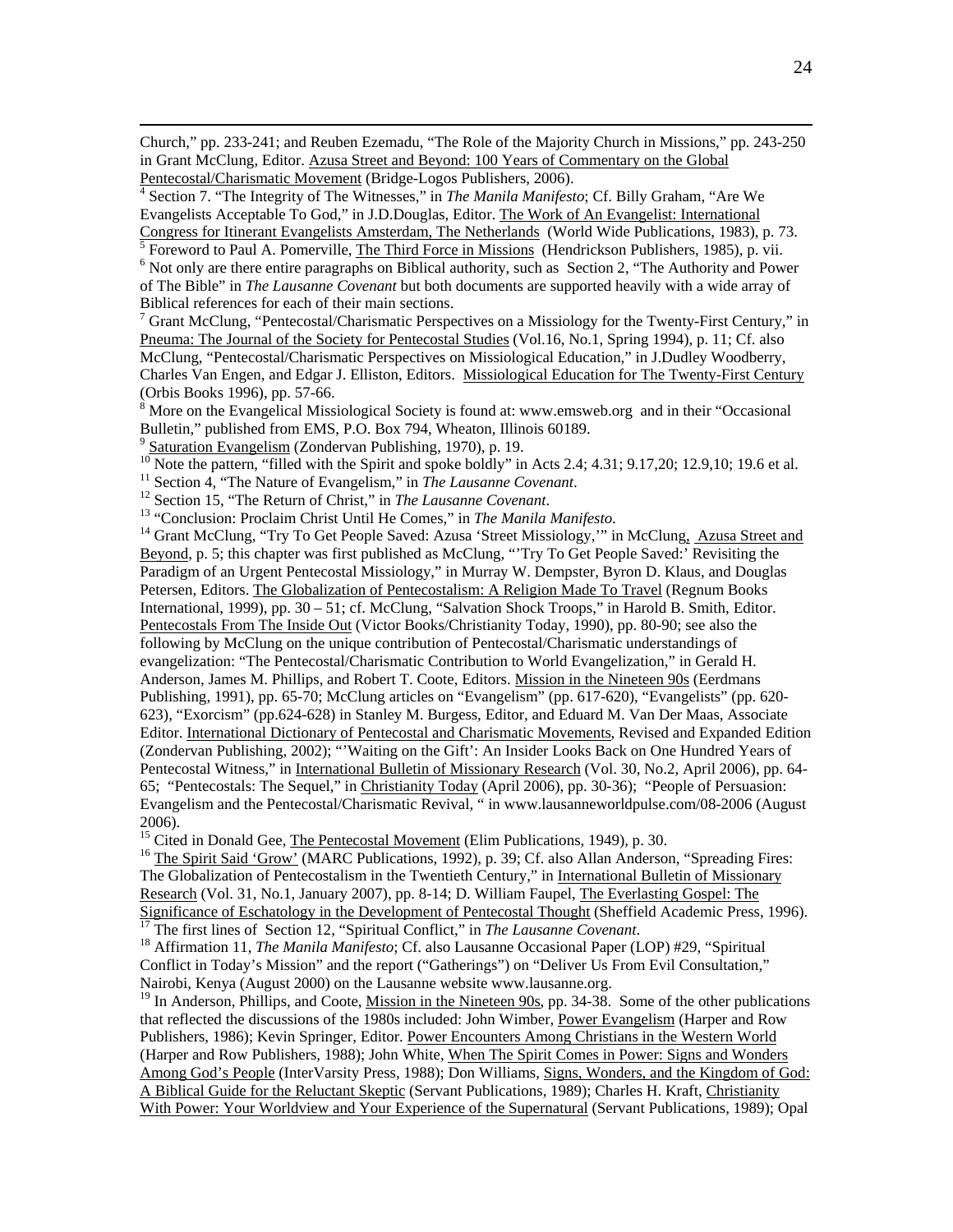L. Reddin, Editor. Power Encounter: A Pentecostal Perspective (Springfield, Missouri: Central Bible College Press, 1989); C. Peter Wagner and F. Douglas Pennoyer, Editors. Wrestling with Dark Angels (Regal Books, 1990). Cf. Charles H. Kraft, "Spiritual Warfare: A NeoCharismatic Perspective," in Burgess and Van Der Maas, <u>International Dictionary of Pentecostal and Charismatic Movements</u>, pp. 1091 – 1096.<br><sup>20</sup> Under Section 5. "God The Evangelist," in *The Manila Manifesto*.<br><sup>21</sup> Under Section 13. "Freedom and Persecutio

- 
- 
- 
- 

<sup>26</sup> McClung, "Try To Get People Saved: Azusa 'Street Missiology," in McClung, Editor. Azusa Street and Beyond, p.19 (Note also the diagram, "Figure 3. A Pentecostal Missiological Paradigm," p.18).  $\frac{27}{27}$  The term "ecological ethic" is used by Harvey Cox in Chapter 12 "Healers and Ecologists: Primal Spirituality in Black Africa," in his Fire From Heaven: The Rise of Pentecostal Spirituality and the Reshaping of Religion in the Twenty-First Century (Addison-Wesley Publishing, 1995), p. 245. It is doubtful, however, that Evangelicals and Pentecostals (though keen on the need for Biblical contextualization and indigenization) would buy into the value placed by Cox on generic "spirituality" and animistic-based "primal religion;" Also noteworthy in the discussion of ecology is the "Clean Air Initiative" published in the March 2006 Christianity Today. Signatories to the declaration included leading Evangelical and Pentecostal figures (some 25% of the names were recognized Pentecostals). <sup>28</sup> Section 4, "The Gospel and Social Responsibility," in *The Manila Manifesto*. A statement on creation is also included in the "Kingdom Manifesto on The Whole Gospel," as follows: "WHEN CHRIST RETURNS, the whole creation will be healed and restored. So we will value the material elements of creation now and seek to demonstrate the kingdom here on earth," reported by Denison Jayasooria (Secretary, Steering Committee) in Word, Kingdom, & Spirit: An International Consultation to Discover and Celebrate God's Work in Evangelism, Social Responsibility and Renewal in the Holy Spirit (Malaysia: Centre for Community Studies, 1994); the **Word, Kingdom & Spirit International Consultation** was, "…the third gathering in a process begun in 1988 to bring together Charismatic/Pentecostals and Evangelical Social Activists. The first gathering on **Words, Works and Wonders**, held in January 1988 at Pasadena, USA recognized that 'an emphasis upon the Kingdom of God has become central in the theology of both evangelical social activists and Pentecostals/Charismatics'. At the second gathering on **Spirit, Kingdom, Church and Creation**, held in London (1990), there was enthusiasm to develop a Kingdom Manifesto and an international process was initiated" (from the Introduction in the Malaysia report by Jayasooria); cf. also reports in Transformation journal (Vol.5, No.4 October 1988; Vol.7, No.3, July 1990).<br><sup>29</sup> Section 5, "Christian Social Responsibility," in *The Lausanne Covenant*.

<sup>30</sup> Section 4, "The Gospel and Social Responsibility," in *The Manila Manifesto*.<br><sup>31</sup> The reader is referred again to www.lausanne.org where documents and summaries of various congresses and consultations on evangelism and social responsibility can be found. Noteworthy among the Lausanne occasional papers (LOPS) are, #20. "Evangelical Commitment to Simple Life-Style: Exposition and Commentary, #21 "Evangelism and Social Responsibility: An Evangelical Commitment," #22 "Christian Witness to the Urban Poor," #33 "Holistic Mission," #51 "Reconciliation as The Mission of God: Faithful Christian Witness in a World of Destructive Conflicts and Division."

<sup>32</sup> Samuel and Hauser, Editors (cf. Footnote 18).

<sup>33</sup> Ibid, from the Introduction by Samuel and Hauser, p. 13.

<sup>34</sup> Sudgen, "Evangelicals and Wholistic Evangelism," in Samuel and Hauser, Editors. <u>Proclaiming Christ</u><br>
<u>in Christ's Way</u>, p. 40.

Reference on Osei-Mensah model unknown. The source believed to be an article in World Vision magazine.

<sup>36</sup> The Grand Rapids 1982 summary report is found as a Lausanne Occasional Paper (LOP) on www.lausanne.org.

 $37$  John Stott, "A Note about the Stuttgart Statement on Evangelism," in Samuel and Hauser, Editors. Proclaiming Christ in Christ's Way, p.209.<br><sup>38</sup> Luis Palau, "Evangelism *is* Social Action," in World Vision (April/May 1990), pp. 4-8.

39 Ibid., pp. 4-5

 $40$  Ibid, p.  $8$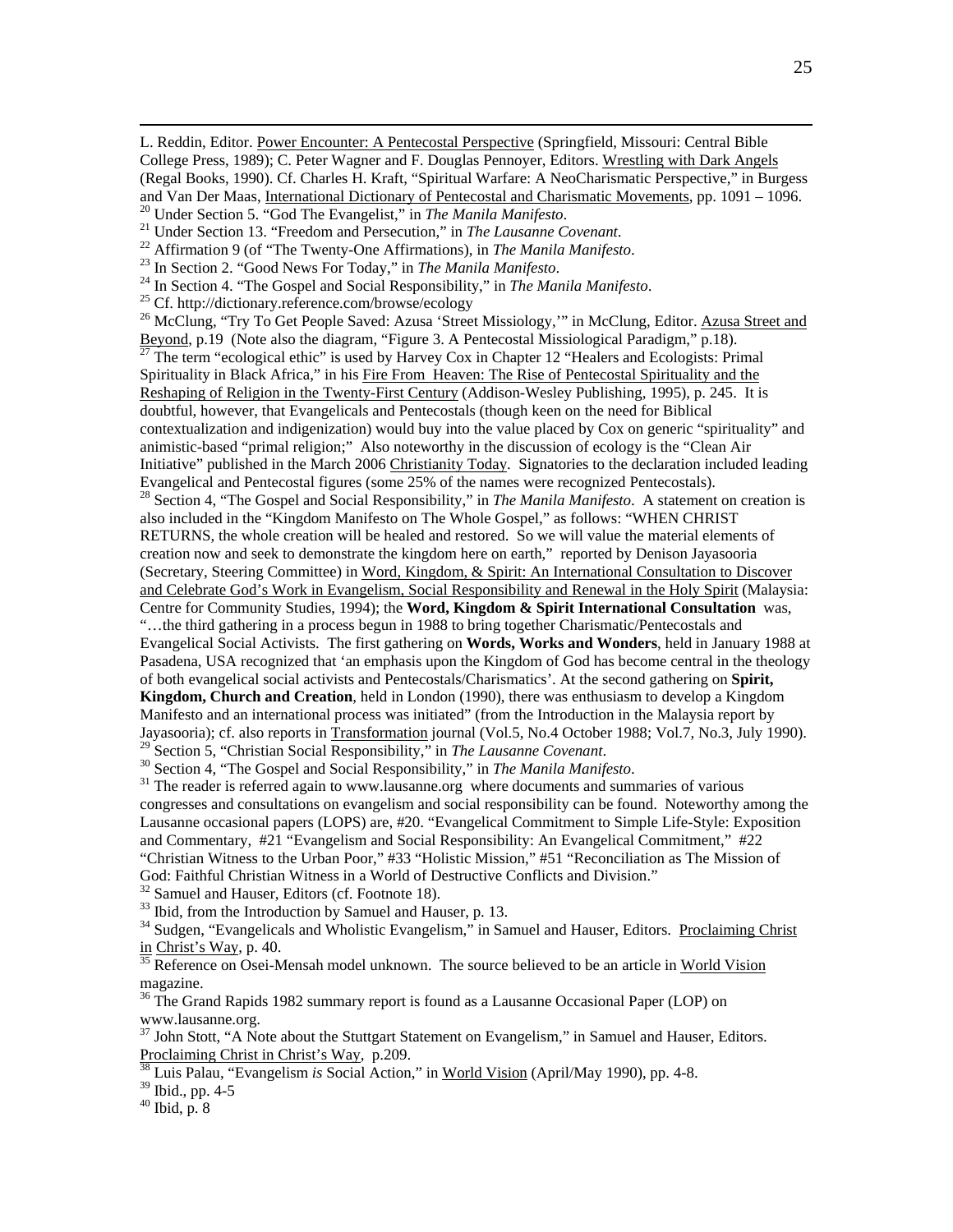<sup>41</sup> Cited in Dempster's chapter, "Evangelism, Social Concern, and The Kingdom of God," in Murray A. Dempster, Byron D. Klaus, and Douglas Petersen, Editors. Called and Empowered: Global Mission in Pentecostal Perspective (Hendrickson Publishers, 1991), p. 26; the original Rauschenbusch quote is from Robert D. Cross, Editor. Christianity and the Social Crisis (Harper and Row, 1964), p.351; more on Rauschenbusch (1861- 1918), a key intellectual leader in the Social Gospel movement in the United States at http://en.wikipedia.org/wiki/Walter\_Rauschenbusch.

 $\frac{43}{43}$  Note the results of a recently published Barna Group survey, "Survey Explores Who Qualifies As an Evangelical," (January 18, 2007) with differing demographics, radical differences in beliefs, and divergent religious behavior among "evangelicals," www.barna.org.

44 David B. Barrett, "The Twentieth –Century Pentecostal/Charismatic Renewal in The Holy Spirit, With Its Goal of World Evangelization," International Bulletin of Missionary Research (Vol.12, No.3 1988), pp. 119-129; Cf. also the Barrett team's annual statistical update in David B. Barrett, Todd M. Johnson, and Peter F. Crossing, "Missiometrics 2007: Creating Your Own Analysis of Global Data," International Bulletin of Missionary Research (Vol.31, No.1 January 2007), pp. 25-32 and www.WorldChristianDatabase.org.

<sup>45</sup> Cf. Allan Anderson (et.al, on the origins of Pentecostalism simultaneously in various global venues), "Spreading Fires: The Globalization of Pentecostalism in the Twentieth Century," International Bulletin (January 2007), pp. 8-14.<br><sup>46</sup> McClung, "Pentecostals: The Sequel," in *Christianity Today*, p. 32.

<sup>47</sup> William Menzies, "Current Pentecostal Theology of the End Times," The Pentecostal Minister (Fall 1988), p. 9.

<sup>48</sup> Cf. the post 1985 dates of publications by Pentecostal/Charismatic writers in the Endnotes of this paper. <sup>49</sup> When called upon in 1990 to make an assessment of my own movement's missiology, I expressed concern over our potential "distraction" from our task and "surviving our own success" and brought in the observations of my Pentecostal colleague, Russell P. Spittler, "There are always the twin perils of triumphalism and elitism, says Russell Spittler, who relates the insights of Chicago church historian Martin Marty. Marty, says Spittler, 'once observed that Pentecostals used to argue God's approval upon them because they numbered so few. But more recently, he said, the proof has shifted to the fact that there are so many," McClung, "Mission in the 1990s: Three Views [Emilio Castro, David J. Bosch, Grant McClung]," International Bulletin of Missionary Research (Vol.14, No.4 October 1990), p. 154; original Spittler quotation is from, "Maintaining Distinctives: The Future of Pentecostalism," in Smith, Editor. Pentecostals From The Inside Out, p. 122.<br><sup>50</sup> McClung, "Pentecostals: The Sequel," Christianity Today (April 2006), p. 30; also at

www.christianitytoday.com.

<sup>51</sup> More on the "broader mission" and social involvement of the Pentecostal and Charismatic Movements found in such references (not an exhaustive listing) as: Jeffrey Hadden and Anson Shupe, Editors. Prophetic Religions and Politics: Religion and the Political Order, Volume I (Paragon House, 1986); Dempster, Klaus, Petersen, Editors. Called and Empowered (Hendrickson, 1991); Edward K. Pousson, Spreading The Flame: Charismatic Churches and Missions Today (Zondervan Publishing 1992); Harvey Cox, Fire From Heaven (Addison-Wesley, 1995); Dempster, Klaus, Petersen, Editors. The Globalization of Pentecostalism (Regnum 1999); Articles by Michael D. Palmer, "Ethics in The Classical Pentecostal Tradition," (pp.605-610) and Walter J. Hollenweger, "Social Justice and The Pentecostal/Charismatic Movement," (pp.1076-1079) in Burgess and Van Der Maas, Editors. International Dictionary of Pentecostal and Charismatic Movements (Zondervan 2002); Articles by Valerie G. Lowe, "No More Urban Slavery," (pp.34-39) and David Lee Mundy, "Who Will Cry for Justice," (pp.50-54) in Charisma (Vol. 32, No.7 February 2007); Mundy's Charisma article reports on the work of International Justice Mission, www.ijm.org.

<sup>52</sup> "Spirit in the World: An International Symposium on the Dynamics of Pentecostal Growth and Experience," October 5-7, 2006, hosted by the Center for Religion and Civic Culture at the University of Southern California.

<sup>53</sup> "Spirit and Power: A 10-Country Survey of Pentecostals" The Pew Forum on Religion and Public Life (October 2006) at http://pewforum.org/surveys/pentecostal. The public opinion survey was conducted in the countries of the United States, Brazil, Chile, Guatemala, Kenya, Nigeria, South Africa, India, the

 $42$  Dempster, pp. 26-27; the original citation from Mott is found in Stephen Charles Mott, *Biblical Ethics* and *Social Change* (Oxford University Press, 1982), p. 185.